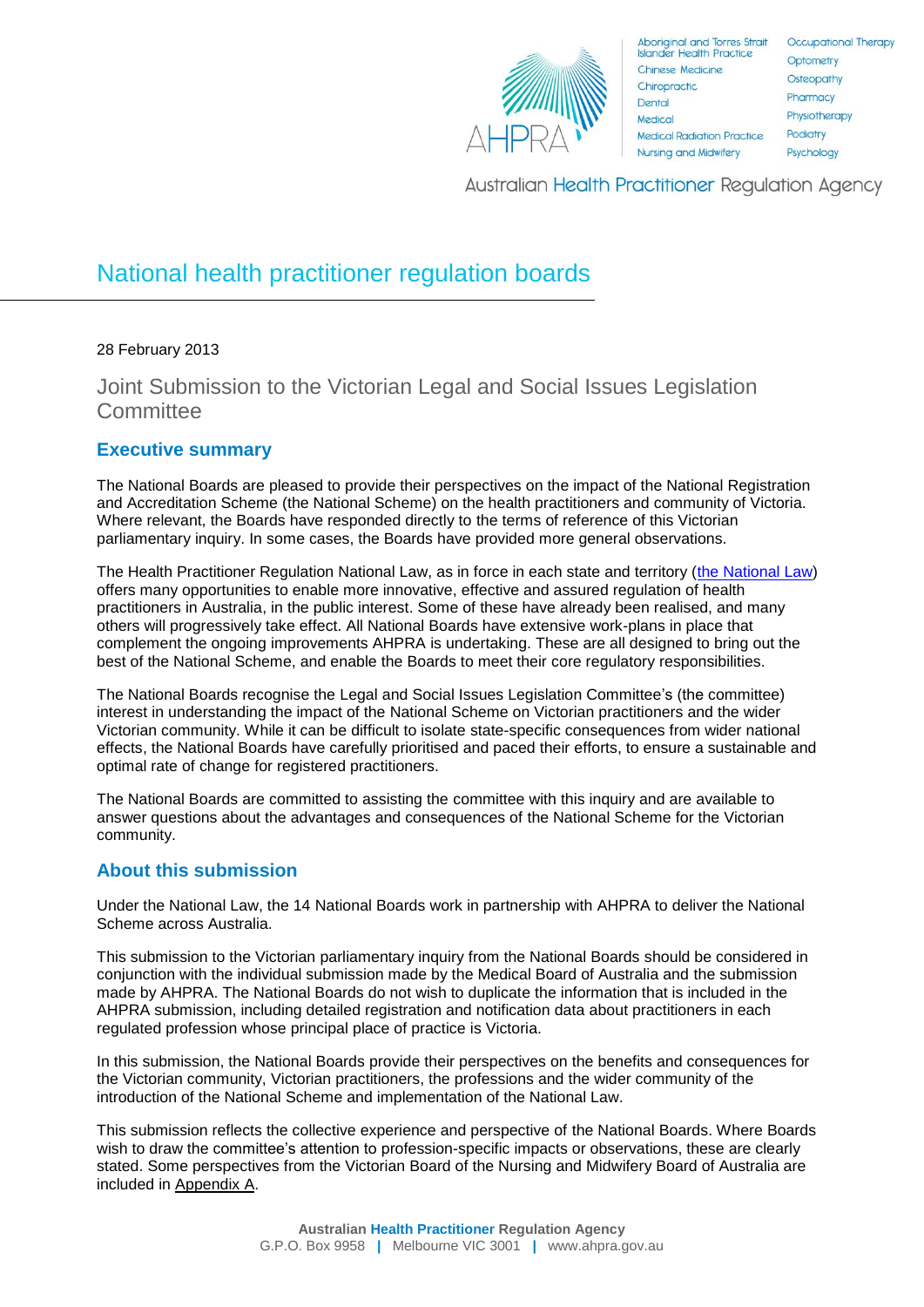# **National Boards' structure**

The responsibilities of each National Board are set down in the National Law. Most are also summarised in the AHPRA submission to this inquiry.

Each National Board has established a structure that best enables it to meet its regulatory responsibilities. In many cases, this involves delegating various decision-making powers to a range of state and territory boards or committees, or national committees. Appendix B provides details of those committees involved in management of notifications.

In summary:

- five National Boards (Medicine, Nursing and Midwifery, Physiotherapy, Dental and Psychology) have established either Victorian boards, committees or regional boards, including in Victoria, to make registration and notification decisions about individual health practitioners
- the remaining nine National Boards have opted for a national committee model to perform the same function, and
- AHPRA's Victorian office provides support for all Victorian boards and committees, and eight of the nine national committees.

## **Impacts of the National Scheme**

## **1. Profession-specific impacts of the National Scheme**

National Boards have identified a range of impacts of the National Scheme on their professions, some shared, some profession-specific. In general terms, national regulation of the health professions has delivered a range of benefits to the community in terms of public protection; to practitioners in terms of flexibility, mobility and clear national standards; and to the Boards' capacity to bring consistency and quality to the regulation of their professions.

#### *Shared benefits*

Shared benefits of the impacts of the National Scheme include:

- The introduction of an online and publicly available national register of practitioners, which provides accurate, reliable and up-to-date information about the registration status of all registered practitioners, regardless of where in Australia they practise. This includes publishing descriptions of any limitations and conditions on registration, other than for some practitioner health matters, where the detail is not published.
- The introduction of a national register of students enrolled in a Board-approved course leading to general registration, for all regulated professions (except psychology students who are instead registered with the Psychology Board through provisional registration). Under the National Law, National Boards have powers to act on student impairment matters or when there is a conviction of a serious nature, for the protection of the public. Student registration previously existed only in some states and territories for some professions.
- Timely action if the performance, conduct or health of a practitioner poses a risk to public safety through the immediate action provisions of the National Law.
- A more consistent approach to disciplinary outcomes.
- Improved interprofessional relationships and communication with education providers and other stakeholders.
- Improved governance arrangements for national accreditation authorities and committees for each profession to:
	- develop accreditation standards
	- accredit programs of study leading to registration and endorsement, and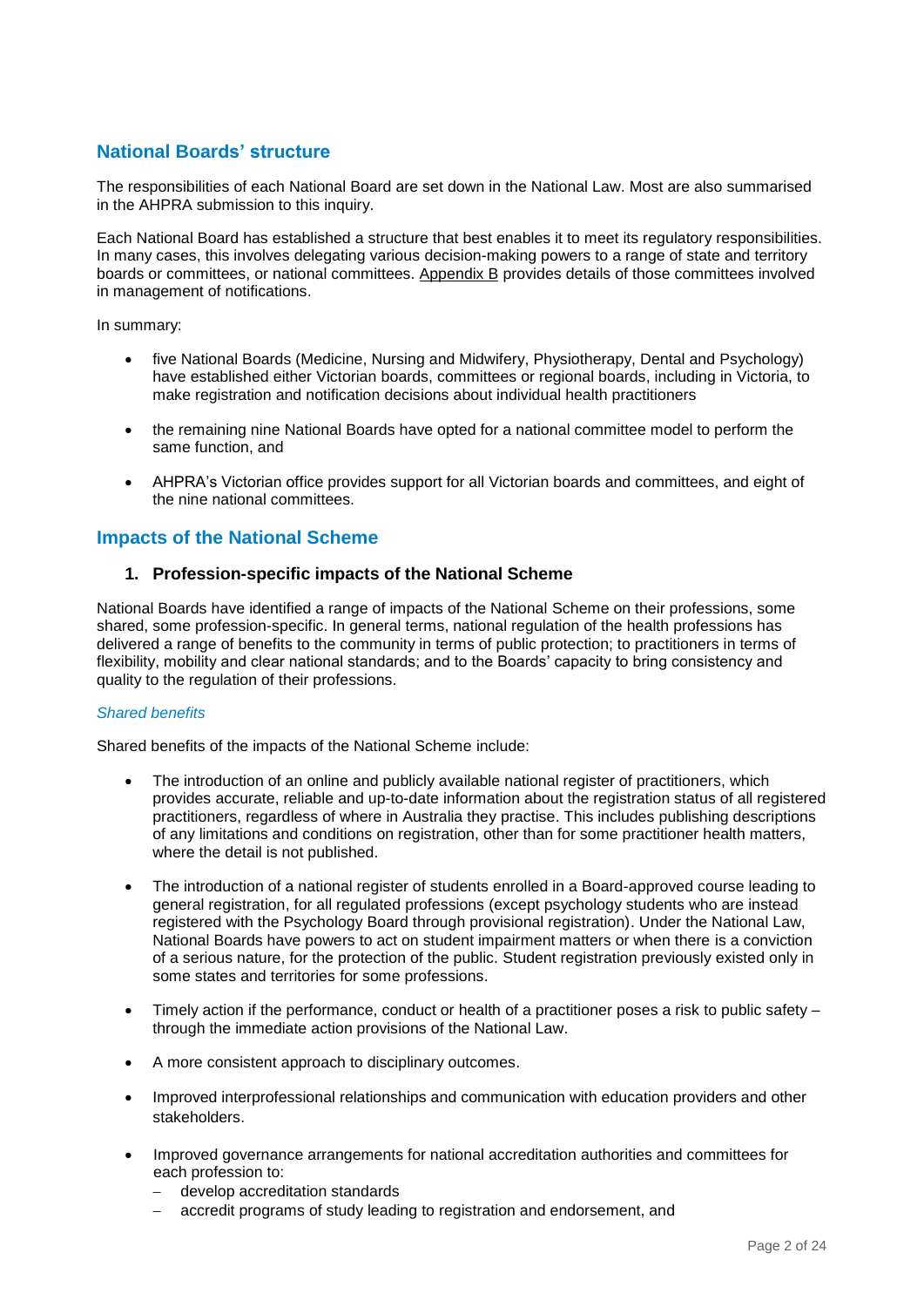- assess the educational qualifications of internationally qualified health practitioners.
- Greater community involvement through consultations and input into National Board standards, codes and guidelines, and through the AHPRA and National Boards' community engagement program.
- Nationally consistent registration standards and processes for registration and endorsement, enabling fair and transparent assessment of applications in all jurisdictions.
- Nationally consistent processes for notifications (except in NSW which is a co-regulatory jurisdiction), enabling more consistent assessment of notifications of practitioner performance, health or conduct in all jurisdictions. National Boards recognise there are opportunities for improvement over time to ensure that desirable processing times are routinely achieved in all jurisdictions.
- A shared commitment of the National Boards and AHPRA to avoid unnecessary variation in the application of Board-approved principles and decision-making, based on sound national systems and processes.
- A collaborative approach between the National Boards and AHPRA to develop and coordinate a robust, cost effective and consistent approach consistent with the National Law while accommodating profession-specific aspects. Examples include the recent accreditation review for the 10 National Boards that joined the National Scheme in 2010, as well as the all-Boards review of advertising guidelines, social media policy and guidelines for mandatory notifications.

#### *Profession-specific impacts*

Profession-specific impacts of the National Scheme include the following.

**Chiropractic:** For practitioners, being registered only once has made the chiropractic workforce much more mobile and flexible. The previous requirement to be registered in multiple jurisdictions was a particular issue in border areas and for locum practitioners. The National Scheme and accompanying law has provided an opportunity for an open, transparent, widespread and formal consultation on all our standards, codes, and guidelines. The benefits of this have been threefold; significant community input; clear and nationally consistent standards, codes and guidelines with clear practitioner expectations; and greater public safety. The partnership with AHPRA has provided the board with expert advice and assistance together with previously unavailable policy expertise.

**Dentistry:** The National Scheme has been positive for the regulation of dental practitioners enabling a consistent approach that would have otherwise been impossible. The strengths of each jurisdiction's approach to the regulation of dental practitioners have been brought into the National Scheme, which has strengthened the regulation of the profession for the protection of the public.

The regulation of dental practitioners under the National Scheme encompasses, for the first time, a nationally consistent approach to five divisions of the dental register – dentist, dental therapist, dental hygienist, dental prosthetist and oral health therapist. In addition, there are 13 nationally consistent dentist specialist types and endorsement in relation to conscious sedation.

Dental practitioners are a medium-sized profession in the National Scheme. In total, there are 19,759 dental practitioners, consisting of 14,903 dentists, 1,161 dental therapists, 1,255 dental hygienists, 1,205 dental prosthetists, 712 oral health therapists and 523 registered in more than one division of the register, the majority of these (510) in dental therapy and dental hygiene. There are 1,523 dentist specialists and 91 dentists with an endorsement in relation to conscious sedation. Victorian dental practitioners make up 23% of the national total with 4,564 registered dental practitioners across the divisions.

Before the introduction of the National Scheme, more than eight boards governed the dental profession nationally as, in addition to a dental board in each jurisdiction, dental prosthetists also had governing structures in some states. As well, two bodies carried out the accreditation process of dental programs. The National Scheme has established one Dental Board of Australia (the DBA) representing all of the dental divisions and one accrediting body, the Australian Dental Council.

The transition process to the National Scheme for the five divisions was complex. The division of oral health therapy previously only existed in New South Wales, so there was a national transition standard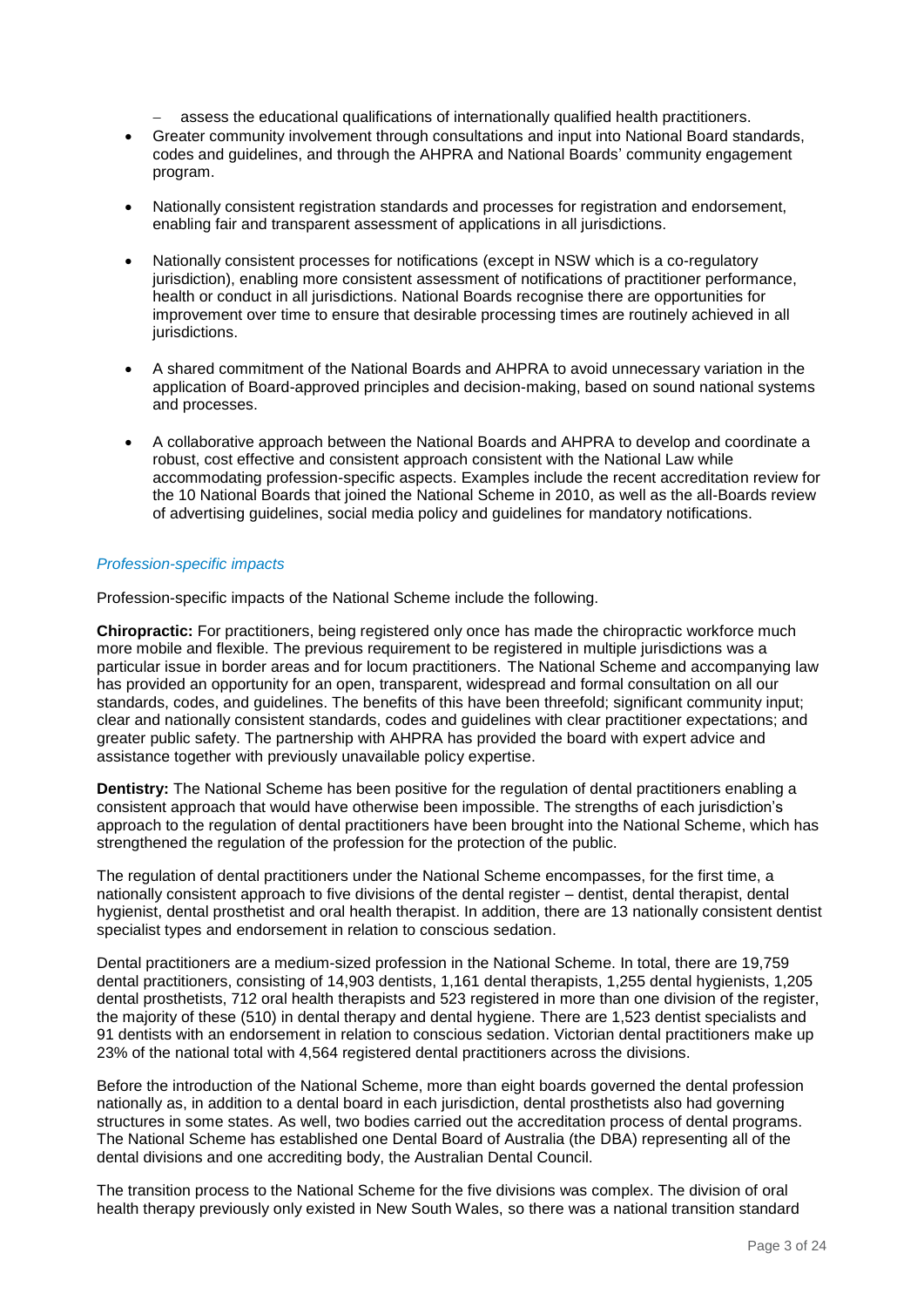and pathway established for that division. A number of the dental specialties were not recognised in a consistent way across the country and transition pathways needed to be established. The dentist endorsement in relation to conscious sedation existed in varied ways across the jurisdictions, but the National Scheme has established a consistent approach to this area of practice.

**Medical radiation practice:** A single national registration scheme for medical radiation practitioners provides natural assistance for practitioners moving between jurisdictions. Practitioners living close to state and territory borders stand to realise particular benefits. This will especially be the case in rural and remote areas that rely on a limited workforce to provide services across a number of cross-border health organisations.

One factor that limits the benefits of national registration for medical radiation practitioners is the ongoing requirement for state and territory-based radiation licensing. The impact of this licensing requirement is not peculiar to medical radiation practitioners, but as the license is central to medical radiation practice, it is significant in constraining the full benefit of the National Scheme.

**Nursing and midwifery:** While not without its challenges, the National Scheme has provided a number of benefits to the regulation of nurses, midwives and students of nursing and midwifery in Australia.

A key strength of the regulatory model for nursing and midwifery is the establishment of state and territory boards with registration, notifications and immediate action committees. An AHPRA office supports each state and territory with the delegated authority to make decisions, consistent with nationally agreed principles, on individual nurse, midwife and student registration and notification matters.

In addition, state and territory boards and committees of the Nursing and Midwifery Board of Australia (NMBA) provide an invaluable contribution to National Board policy by informing the development and review of national registration standards, professional codes, standards and guidelines. This also applies to national systems, processes and decision-making principles for registration and notification matters.

The National Board stays in touch with its state and territory boards through monthly meetings with the Chairs. This ensures local perspectives continue to inform the work of the National Board.

A real strength of the National Scheme for nursing and midwifery has been to enable:

- national workforce mobility for all nurses and midwives as a result of national registration and endorsements. This effectively addressed a small but serious issue in the previous jurisdictional regulatory framework in which nurses or midwives registered in one jurisdiction, and about whom a notification was received, could avoid further disciplinary action by relocating to another jurisdiction in which they held registration and continuing to practise
- National Board development and implementation of evidence based professional codes, standards and guidelines for nurses and midwives in their professional practice. The National Board is also able to fund research that informs sound national regulatory policy. Examples include national projects to review the national competency standards for nurse practitioners and enrolled nurses, and national research through PricewaterhouseCoopers on professional indemnity insurance (PII) for privately practising midwives
- the establishment of the first national accreditation authority for nursing and midwifery, the Australian Nursing and Midwifery Accreditation Council (ANMAC), and the subsequent approval and national implementation of accreditation standards for programs of study leading to registration as a nurse or midwife, and endorsements for nurse practitioners, eligible midwives and registered nurses and midwives to prescribe scheduled medicines. More than 400 programs of study have been accredited and approved, an important national achievement, and
- National Board review of common registration standards and associated guidelines in response to feedback from key internal and external stakeholders. Based on evidence and wide stakeholder consultation, and following approval from the Australian Health Workforce Ministerial Council(Ministerial Council) , the National Board implemented the following revised standards:
	- *[Nursing and midwifery endorsement nurse practitioners registration standard](http://www.nursingmidwiferyboard.gov.au/Registration-Standards.aspx)* in February 2011
	- *[Nursing and midwifery English language skills registration standard effective 19](http://www.nursingmidwiferyboard.gov.au/Registration-Standards.aspx)  [September 2011](http://www.nursingmidwiferyboard.gov.au/Registration-Standards.aspx)*, and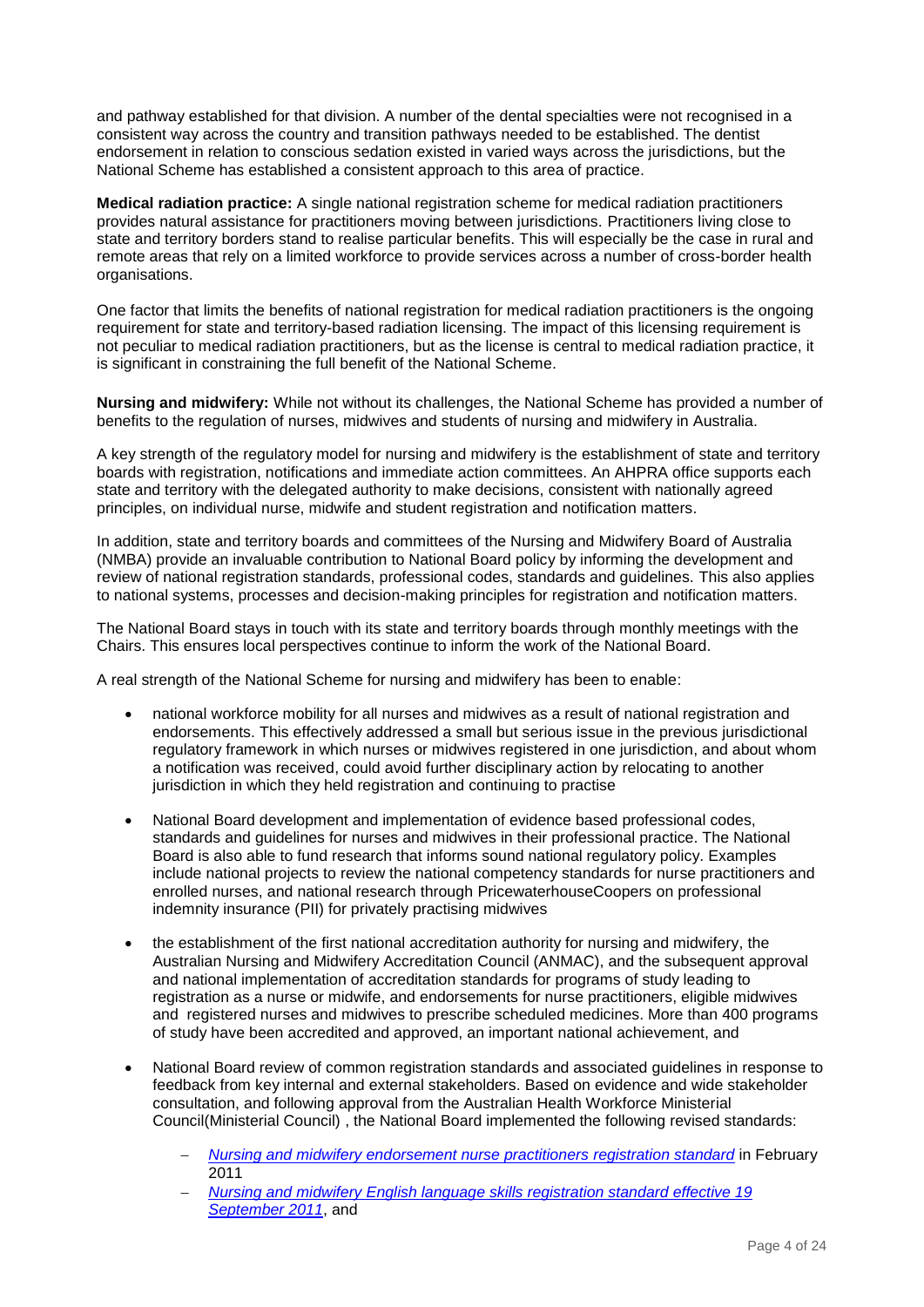#### *Nursing and midwifery [professional indemnity insurance arrangements registration](http://www.nursingmidwiferyboard.gov.au/Registration-Standards.aspx)  [standard](http://www.nursingmidwiferyboard.gov.au/Registration-Standards.aspx)* in January 2012.

**Optometry** is a comparatively small profession in the National Scheme, with 25% of Australia's 4,586 registered optometrists based in Victoria. Of the 30% of optometrists who hold endorsement for scheduled medicines, 45% are in Victoria. An endorsement of registration recognises that a person has an extended scope of practice in a particular area because they have an additional qualification that is approved by the National Board.

Before 2010, the Council of Optometry Regulation Authorities (CORA) and the Optometry Council of Australia and New Zealand (OCANZ) provided structures to drive consistency in the regulation and accreditation of the profession. Since the late 1990s, the optometry profession had been, via OCANZ, accrediting optometry programs against nationally agreed standards; and requiring overseas-trained optometrists to successfully complete a national competency-based examination to be eligible for registration. The success in achieving this consistency was dependent upon the small-scale regulation boards in each state and territory and had to overcome variations in state and territory regulatory legislation.

In the presence of small and often poorly resourced state and territory boards, the Optometrists Association Australia (OAA) was seen as the one national body for the profession. The resources – both financial and staffing – available to the OAA often saw this body as the main policy arm for the profession.

The National Scheme has been overwhelmingly positive for the optometry profession. It has allowed the regulation of the profession for the protection of the public to be strengthened while allowing the OAA to continue its work in advocating for the profession on behalf of its members and the Australian public – an appropriate separation of regulatory and profession-based policy.

The partnership with AHPRA provides the Board with independent legal, communication and regulatory policy expertise not previously available to the state boards, including the previous Optometry Board of Victoria. The collaboration with the other professions in the National Scheme provides another invaluable pool of expertise and shared experience. It is through this collaboration that one of the true values of the scheme is being realised.

**Osteopathy:** Most osteopaths are trained in Victoria, and national registration means enhanced mobility for osteopaths which leads to a more flexible health workforce. This is very important to address shortages of qualified health professionals in some jurisdictions.

**Pharmacy:** The enhanced workforce mobility delivered by the National Scheme, which allows practitioners to pay one registration fee and practise in all Australian jurisdictions, enables pharmacists to readily fill advertised locum positions in any jurisdiction.

**Podiatry:** For the podiatry profession, the introduction of the National Scheme has improved and facilitated the advancement and efficiency of the profession's accreditation processes.

The National Scheme has advanced the process of recognition of the Board's endorsement for scheduled medicines in drugs and poisons legislation in NSW, SA, WA and NT. This endorsement was previously in place in Victoria. However, in Victoria the range of scheduled medicines that can be used by podiatrists whose registration has been endorsed for scheduled medicines is more limited than the National Podiatry Scheduled Medicines List. The National Law has enabled the national recognition of a speciality in podiatry (podiatric surgery).

**Psychology:** The National Scheme provides a fair and clear set of standards that psychology practitioners must meet, which are nationally accepted. As it is a requirement of the National Law for boards to undertake wide-ranging consultation with stakeholders on standards, codes, and guidelines, this provides a high level of transparency and accountability for stakeholders. These standards may be reviewed at any time and within three years, which ensures they remain responsive to changing workforce and employment trends.

The National Law recognises advanced scopes of practice for the psychology profession, through endorsement of registration. This information is published on the National Board's website and enables the public to be better informed about the additional training and expertise held by individual practitioners in nine endorsed areas of practice: clinical psychologist, clinical neuropsychologist, community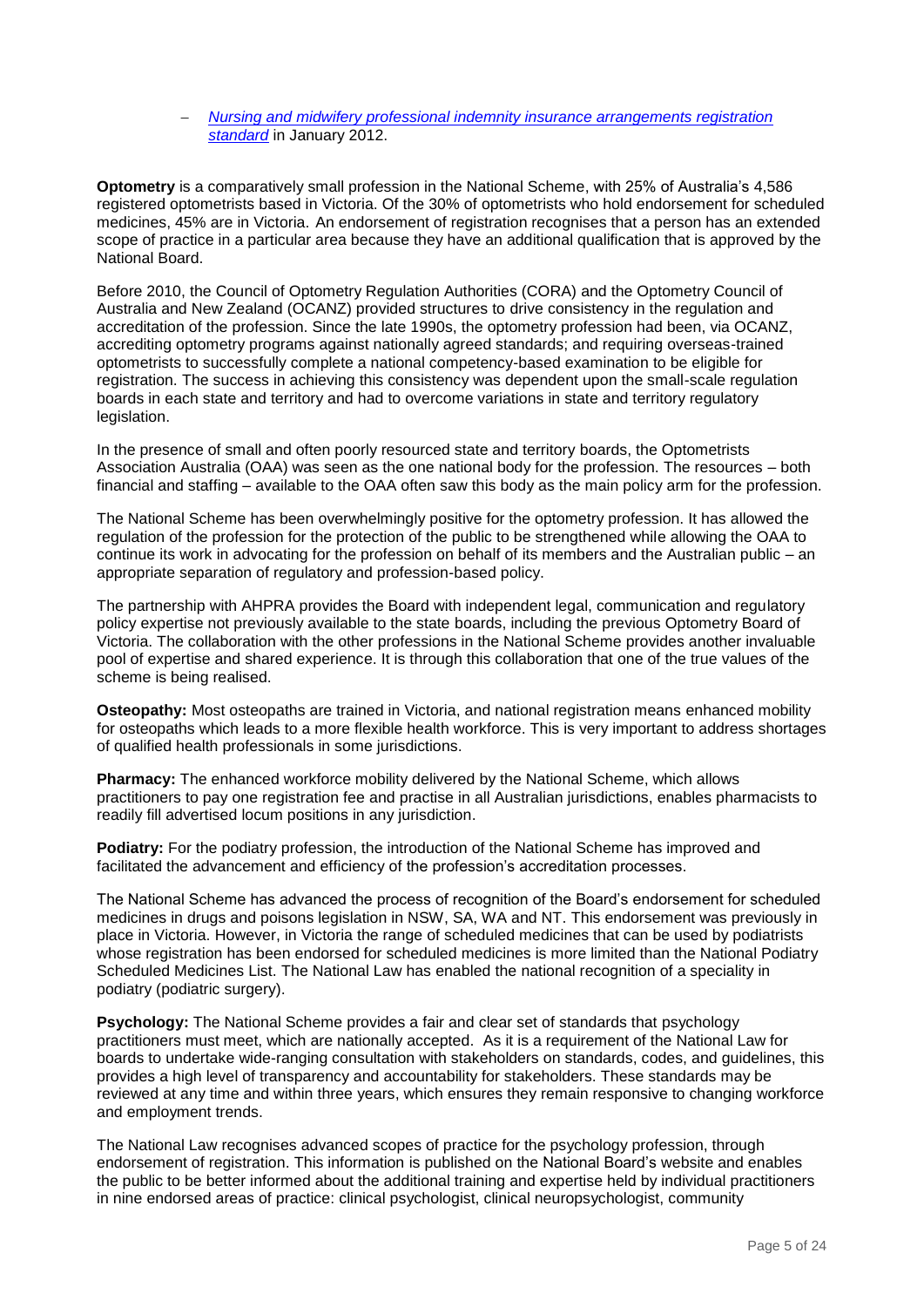psychologist, counselling psychologist, educational and developmental psychologist, forensic psychologist, health psychologist, organisational psychologist, and sport and exercise psychologist.

**Physiotherapy:** The previous experience of the Victorian physiotherapy board with multi-profession legislation helped the National Board accommodate and understand the requirements of the National Scheme and ease the transition for the profession. There was no significant change to the way the Board conducts its registration and notifications business under the National Scheme, but significant advantages in relation to mobility and common standards.

**Occupational therapy:** For the first time, occupational therapists have a national regulatory framework from which to deliver safe and effective services. The community now has access to the Board to deal with complaints about practitioner performance or conduct. In unregistered jurisdictions such as Victoria, there was previously no registration mechanism to address these concerns.

The Office of the Health Services Commissioner, Victoria could not previously receive complaints from peers of occupational therapists concerned about the conduct of colleagues. These complaints can now be addressed, with the Board and AHPRA together complementing the work of the Office of the Health Services Commissioner. Previously, many overseas-trained occupational therapists practised in unregistered jurisdictions without having been assessed. The National Scheme ensures that all overseastrained occupational therapists are assessed and supervised, strengthening public protection.

## **2. Registration standards: Board assurance of practitioners' safety to practise**

The mandatory registration standards required under the National Law are the main way National Boards define the minimum *national* standards they expect of practitioners, regardless of where they practise in Australia. These standards bring consistency across geographic borders; make the Boards' expectations clear to the professions and the community; and inform Board decision-making when concerns are raised about practitioners' conduct, health or performance. Several Boards have developed, and Ministerial Council has approved, additional standards beyond the five essential standards required by the National Law. These are: English language skills, professional indemnity insurance, criminal history, recency of practice and continuing professional development.

The consistent and approved national standards provide assurance about practitioners' safety to practise, and align the practice of practitioners within professions, regardless of where they work.

The initial 10 National Boards are working in partnership with AHPRA to obtain the best available evidence on the review of the common registration standards, ahead of wide-ranging stakeholder consultation. The benefits of this approach include overall cost reduction, information sharing and identification of opportunities for future collaborative research.

National Boards' joint efforts such as these help to provide clear guidance to health practitioners, National Board and state and territory board members, the community, government, employers, professional associations and education providers about registration and renewal requirements.

#### *Profession-specific impacts*

Some profession-specific impacts of the introduction of the mandatory registration standards include the following.

**Optometry:** There was previously a well-established continuing professional development (CPD) program for the optometry profession, through the professional association. The move to compulsory CPD requirements aligned with registration has allowed the Board to develop a quality framework and structure for the CPD undertaken by optometrists. The Optometry Board of Australia (OptomBA) is now in a position to work with the profession to develop a commitment to life-long learning and the maintenance and development of their knowledge and skills so that they can contribute over time to the increasing eye health needs of the public. The public can also be assured of a degree of quality in the ongoing development of the profession.

The OptomBA has also made use of the limited registration provisions of the National Law, something new for the profession. Limited registration for postgraduate training or supervised practice allows overseas trained optometrists to familiarise themselves with practising the profession in Australia while qualifying for general registration. The OptomBA is also finalising a registration standard for limited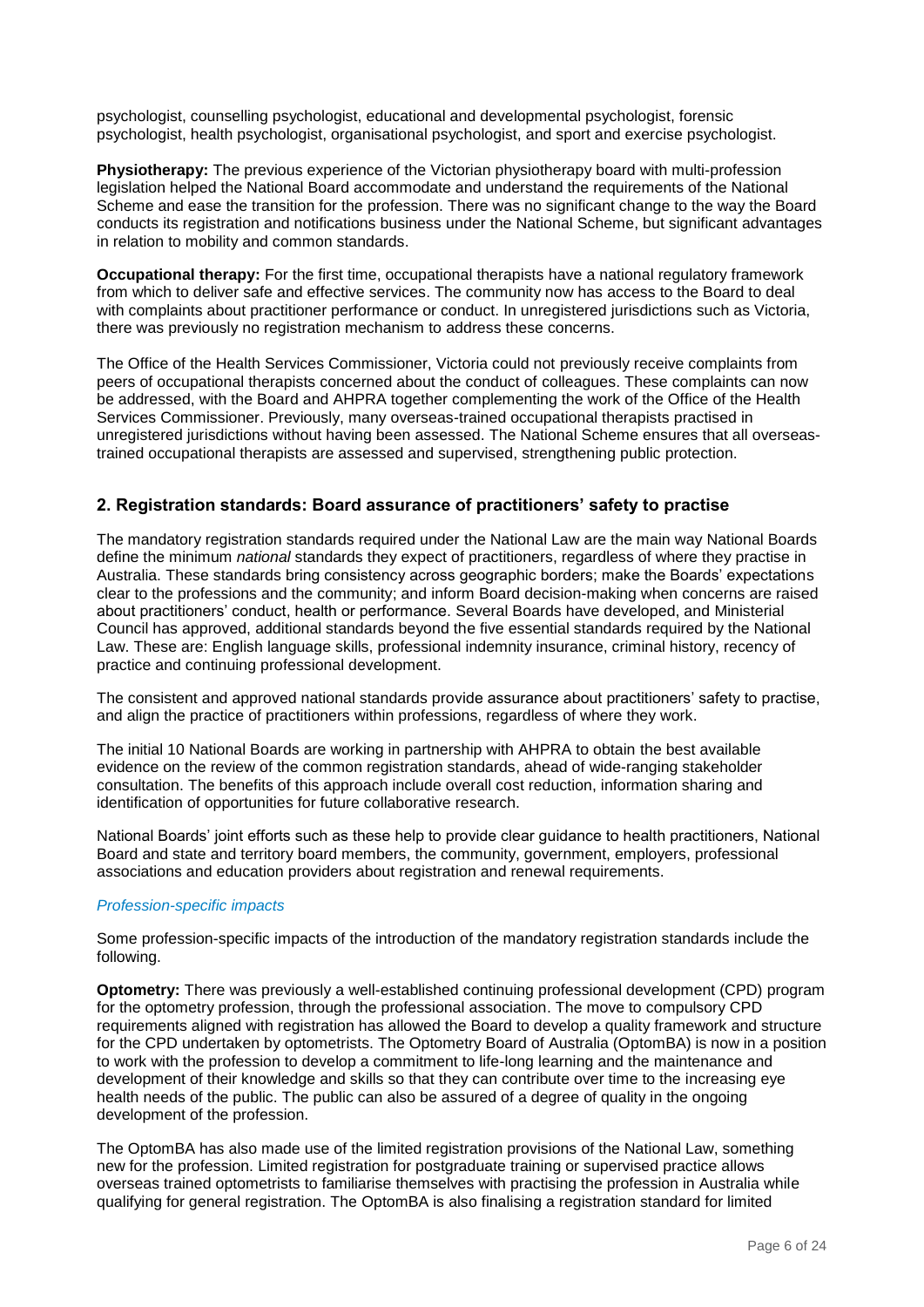registration for teaching or research. These registrants will be a valuable resource for the training of optometrists, including the two schools of optometry in Victoria – the long-established program at the University of Melbourne and the new program at Deakin University.

**Physiotherapy:** Consistent national registration standards have been well received by the physiotherapy profession. There have been significant benefits in the National Scheme, in particular for the many physiotherapists who work across state/territory borders, travel with sporting teams and undertake professional development/peer learning opportunities interstate. These practitioners frequently required registration in the jurisdiction where the training was provided, given the 'hands on' nature of much training in this profession. These physiotherapists now pay a single registration fee, renew yearly, and can practise anywhere in Australia. The same professional standards apply across borders. The Board recognises ongoing education is required for the profession to learn more about the Board's expectations in relation to CPD and the requirements for registration.

**Dentistry:** The number of registration standards developed by the DBA reflects the complexity of a profession with multiple divisions and specialisation in the dentist division. The DBA has developed the following registration standards:

- *Continuing professional development*
- *Criminal history registration standard*
- *Endorsement for conscious sedation*
- *English language skills*
- *General registration for overseas-qualified dental practitioners*
- *Limited registration for teaching or research*
- *Limited registration for postgraduate training or supervised practice*
- *Professional indemnity insurance*
- *Recency of practice*
- *Scope of practice*, and
- *Specialist*.

Through these registration standards the DBA for the first time has been able to establish a nationally consistent approach for all the divisions, for example:

- continuing professional development (CPD) and professional indemnity insurance (PII) arrangements – before the National Scheme some dental practitioner divisions had wellestablished approaches to these areas (either via regulation or professional associations) but others did not. The National Scheme has established a national standard for CPD and PII arrangements for all dental practitioners
- recency of practice before the introduction of the National Scheme requirements varied and in some jurisdictions no recency of practice threshold was set. The DBA has now developed a welldocumented and nationally consistent approach to dental practitioners wishing to return to practice after an extended period of absence
- scope of practice and specialist registration there is a well-established, nationally consistent approach to both of these standards which would have been impossible to establish before the National Scheme, and
- limited registration for the first time the National Law has provided a framework for a nationally consistent approach to how overseas dental practitioners are registered in Australia.

The benchmarks set by these registration standards largely reflect the regulatory framework in place in Victoria before the National Scheme. These are now in place nationally and can reassure the public and governments that there are consistent standards expected of the dental profession, designed to support public safety.

**Chinese medicine:** For the Chinese Medicine Board, expanding the registration scheme from Victoriaonly to all other jurisdictions marked a significant and progressive development. The introduction of national standards, taking into consideration those developed by the Chinese Medicine Registration Board of Victoria (between 2000 and 2012), will significantly improve public protection. It will also set clear expectations for the profession that the practice of Chinese medicine in Australia is guided by nationally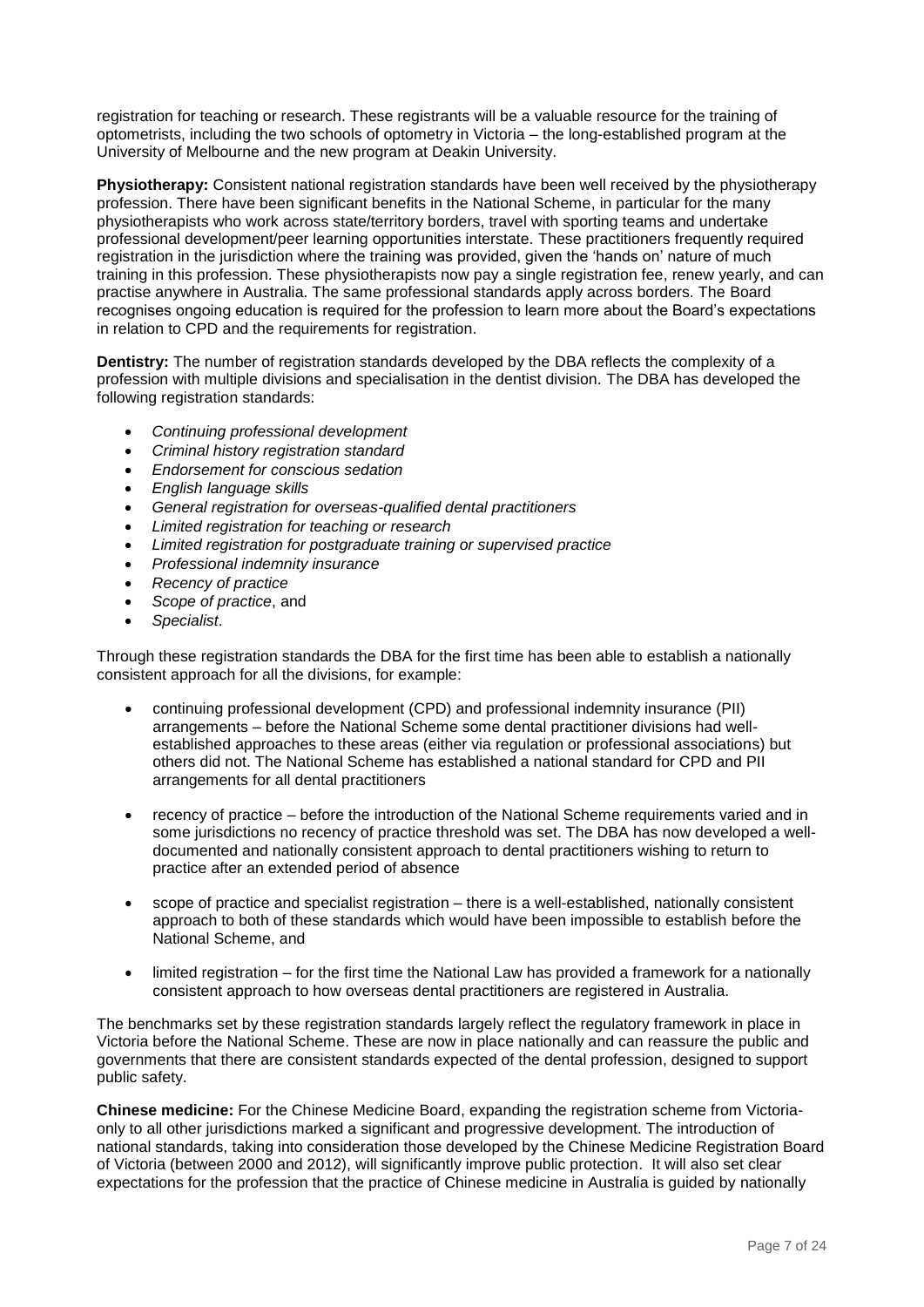consistent standards and approaches to education and training. The transition of Victorian practitioners into the National Scheme did not encounter any major and/or unexpected issues.

Issues in national registration specific to this profession include:

- required standards such as English Language are specifically sensitive for this profession as a significant proportion of the workforce has a non-English speaking cultural background and many practitioners could not meet the English language proficiency requirements; and
- the necessary consultation and approval process for standards, codes, guidelines and policies is more extensive and takes longer than were previously required. This is new and challenging for some practitioners whose ability to participate in consultations may be limited by their English language proficiency.

The regulation of Chinese medicine practice in Victoria set the base for the inclusion of this profession in the National Scheme. However, given that national regulation of Chinese medicine practitioners is new and unique internationally, it will take time to fully develop a productive partnership between the CMBA and AHPRA. In the establishment of national arrangements, AHPRA and the CMBA have worked together to develop standards, establish a set of grand-parenting arrangements and address some of the unique issues in relation to English language requirements. All of this has been achieved in very short timeframes to meet the requirements of national registration to commence on 1 July 2012. Longer-term issues will include educational standards, accreditation arrangements, the management of notifications, promoting compliance with Board requirements and ensuring the ongoing financial viability of the CMBA. The learning over the last 18 months has provided a solid base for the ongoing development of a productive partnership between AHPRA and the CMBA to effectively and efficiently deliver Chinese medicine regulation.

**Nursing and midwifery:** In addition to common registration standards, the National Board has developed a number of specific registration standards. An extensive work-plan is also in place for the continuous review of the professional codes, standards and guidelines for registered and enrolled nurses and midwives.

Recognition of the discrete scopes of practice within the nursing and midwifery professions, additional requirements of the National Law and the required harmonisation of previous jurisdictional approaches to regulation has involved significant work that has been completed or is in progress. All this work aims to provide clear regulatory guidance relevant to each group of practitioners.

**Chiropractic:** The registration standards required under the National Law, particularly those relating to continuing professional development, recency of practice and criminal history, have provided members of the Victorian public with additional safety benefits. The Chiropractic Board of Australia (ChiroBA) is better able to ensure that practitioners are both current and recent in their knowledge and practice and that the Board can assess and closely manage any issues arising from a practitioner's criminal history, aimed at keeping the public safe.

**Medical radiation practice:** The National Scheme has brought some significant changes for medical radiation practitioners. Registration standards apply nationally so for the first time, there is national consistency in the standards of professional medical radiation practice.

Continual professional development (CPD) is one example of the benefit of national registration standards. CPD helps to ensure that each medical radiation practitioner is undertaking or participating in activities that increase current skills and knowledge. Before joining the national scheme, CPD was voluntary in some states. The MRPBA's *Continuing professional development registration standard* assures the Victorian public that medical radiation practitioners who provide health services in Victoria – regardless of where they are usually based – are continually updating their skills and knowledge for professional practice.

## **3. The impact of scale and robust processes**

The partnership with AHPRA provides National Boards with access to independent legal, communication and regulatory policy expertise not previously available to all state and territory boards for all professions. There are economies of scale and efficiencies as a result, particularly for smaller professions.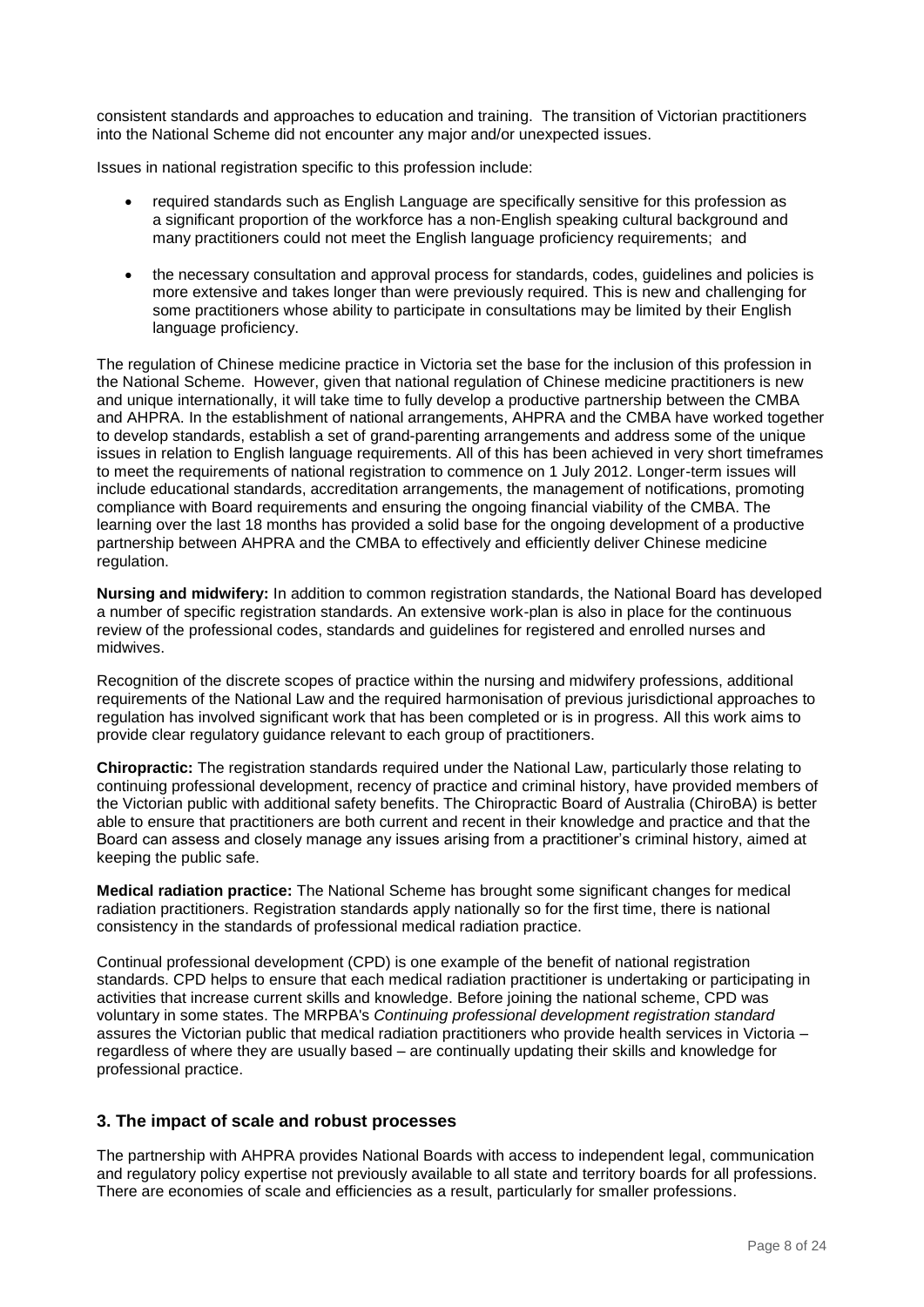The collaboration with the other professions in the National Scheme provides another valuable pool of expertise and shared experience.

The National Scheme has provided a clear and consistently applied framework that has strengthened the requirements for registration of practitioners nationally and provided more effective mechanisms to reinforce compliance as and when required.

The National Scheme has seen an increase in the transparency with which many professions are regulated. There are documented and consistent processes for developing registration and accreditation standards, supported by robust consultation processes. The consultation requirements built into the National Law have led many National Boards to engage more widely and deeply with new stakeholders outside the professions. This enables input into Board standards about workforce and other issues not previously easily accessible to state and territory boards.

There is a common focus in AHPRA and across the National Boards on developing regulatory policy that is consistent, while accommodating the variety of practice types and settings between professions. Boards often seek advice from external experts or establish committees that include them, to ensure openness to issues and ideas. Collaborating with other National Boards in developing policies has been positive and provides a useful benchmark to ensure 'right touch' regulation practices across the professions, which do not adversely affect the health workforce. All National Boards discuss and aim to deliver regulatory strategies to the minimum level necessary to meet the objectives of the scheme.

Cross-profession collaboration within the scheme is taken seriously and emulates the approach to teamwork in healthcare that is being fostered in the workforce. Broad consistency in the expectations of Boards, in relation to common registration standards as well as some codes and guidelines, means that all members of a shared care team have to meet similar regulatory requirements.

## **4. Nationally consistent professional standards**

National Boards see benefits from a nationally consistent standards framework within their professions and in some cases, across professions.

One significant common approach between National Boards relates to managing concerns about advertising. The joint approach developed by AHPRA and the National Boards is detailed in the 2011 and 2012 annual reports. This management – involving an escalating series of warnings to individual practitioners – has resulted in an efficient, inexpensive process of alerting practitioners to inappropriate, false or misleading advertising practices. In most cases once the practitioner has been made aware of the issue they have changed their practice in relation to advertising, protecting the public. This avoids the need for expensive and unnecessary legal action or processes. More information about advertising breaches is included in the AHPRA submission.

The national register of practitioners, published online, provides comprehensive information to the community and all stakeholders about the current registration status of every registered health practitioner. This was not possible before the National Scheme was introduced and is a critically important source of information to support informed consumer choice.

#### *Profession-specific observations*

Profession-specific observations on the benefits of nationally consistent standards include the following.

**Psychology**: The National Scheme has enabled the Board to establish a single standard for provisional registration and intern training, where there were previously eight different state and territory-based standards and programs with considerable state-by-state variation in requirements, quality and accountability. The psychology profession in Australia can now be more effectively benchmarked against international standards. The scheme also promotes practitioner mobility and cross-border practice and recognition.

**Optometry:** Prescribing of scheduled medicines by suitably qualified optometrists is now possible*.*  Although a truly nationally consistent approach to prescribing remains limited by the variation that exists between jurisdictions' drugs and poisons legislation (discussed further in section 11, below), the National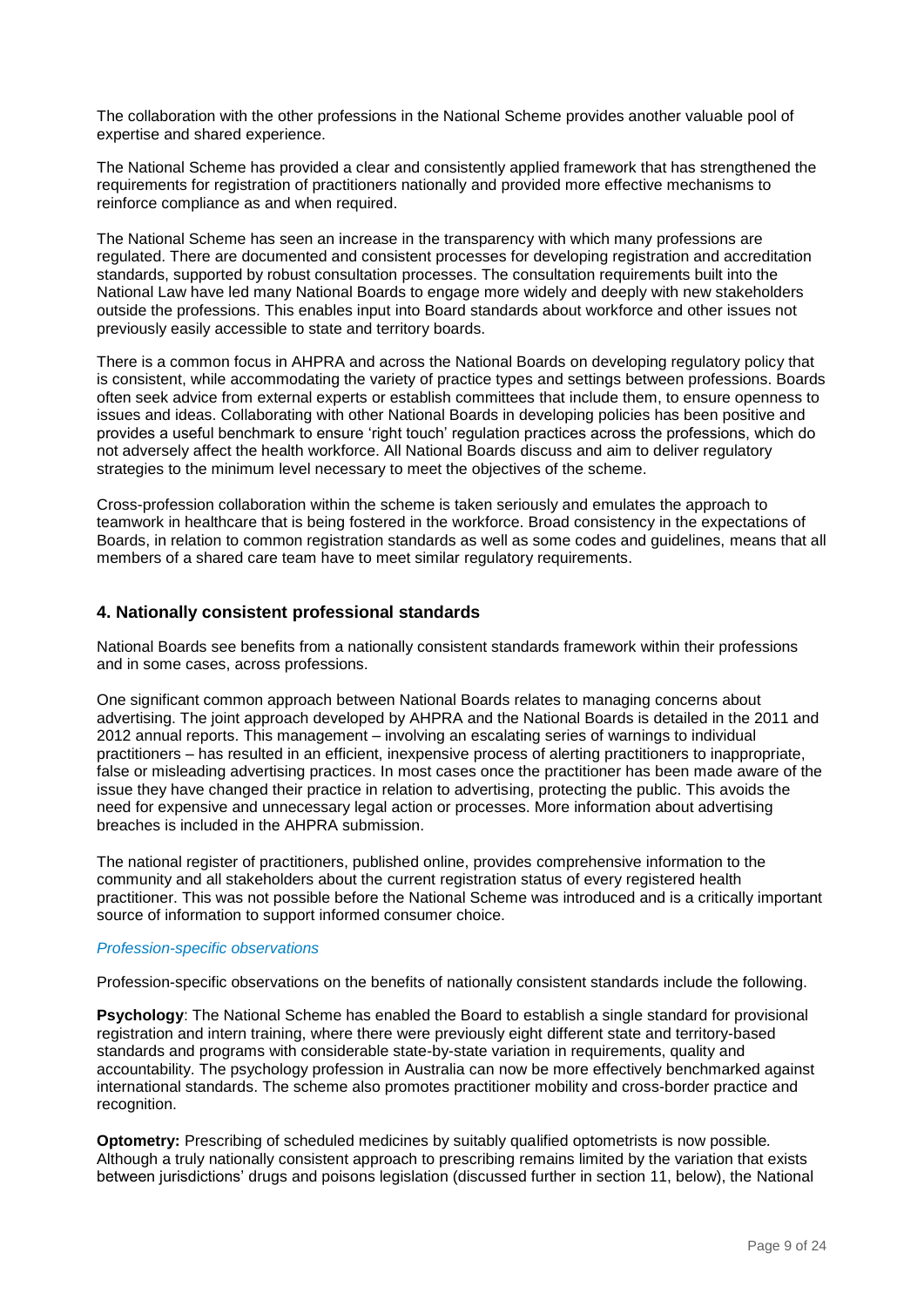Scheme has provided the Board with the opportunity to create *Guidelines for the use of scheduled medicines* that apply to optometrists Australia-wide who hold a scheduled medicines endorsement.

**Nursing and midwifery:** A significant benefit of the National Scheme has been the important harmonisation of entry-level programs of study for registration as an enrolled nurse within the vocational education and training (VET) sector. There is also a nationally consistent and accessible approach for existing enrolled nurses to obtain the authority to administer medicines in the workplace, irrespective of the level of their entry qualification – Hospital Certificate, Certificate IV in Nursing or other recognised equivalent qualifications.

Harmonisation of the previous different jurisdictional approaches to the assessment of internationally qualified nurses and midwives continues to be a work in progress for the National Board and AHPRA, with significant progress made over the past 12 months. This has culminated in the National Board's recent approval to fund a project to start in early 2013 on the assessment of educational equivalence for internationally qualified nurses and midwives (IQNM).

The project will include:

- a literature review into the assessment of educational equivalence for internationally qualified registered nurses, midwives and enrolled nurses
- the mapping and analysis of end-to-end processes for Australia and New Zealand, and differences across states and territories within Australia, and
- recommendations for the future evidence-based and contemporary assessment of education equivalence, including wide-ranging consultation with stakeholders on the National Board on the framework for the assessment of internationally qualified nurses and midwives for registration.

The project aims to:

- identify lessons learnt from overseas health profession regulatory boards and accreditation authorities, in relation to process, scale and complexity of assessment
- provide a framework for a nationally consistent, rigorous, fair and transparent assessment process of education equivalence for all applications for registration in Australia, regardless of the country of origin of the applicant, and
- enhance collaborative partnerships with external stakeholders, including the Nursing Council of New Zealand and the Midwifery Council of New Zealand.

**Physiotherapy:** The National Scheme has allowed a more consistent application of regulatory principles across a range of areas, with stakeholders better able to understand both these principles and how they are being applied. In particular, this has supported the review of the processes for assessment of overseas trained physiotherapists seeking registration in Australia, and more consistent application of the principles for accreditation of programs of physiotherapy study nationally.

**Dentistry:** Before the National Scheme was introduced, there was significant variation in the regulation of the dental profession, in terms of governance arrangements, regulatory standards and policy. The recognised benefits of nationally consistent standards will continue to develop, including:

- dental practitioner divisions a nationally consistent approach across all the dental practitioner divisions including the requirements for registration, ongoing standards expected of a registered dental practitioner and the scope of practice of dental practitioners
- accreditation the establishment of one accreditation authority appointed to undertake accreditation for all of the divisions of the dental practitioner register (before the National Scheme dental prosthetist accreditation was undertaken by another body). This will ensure a consistent approach for accreditation standard setting, program accreditation and also for the assessment of overseas dental practitioners, and
- specialist registration a nationally consistent approach to both the scope and requirements for the 13 recognised dentist specialties.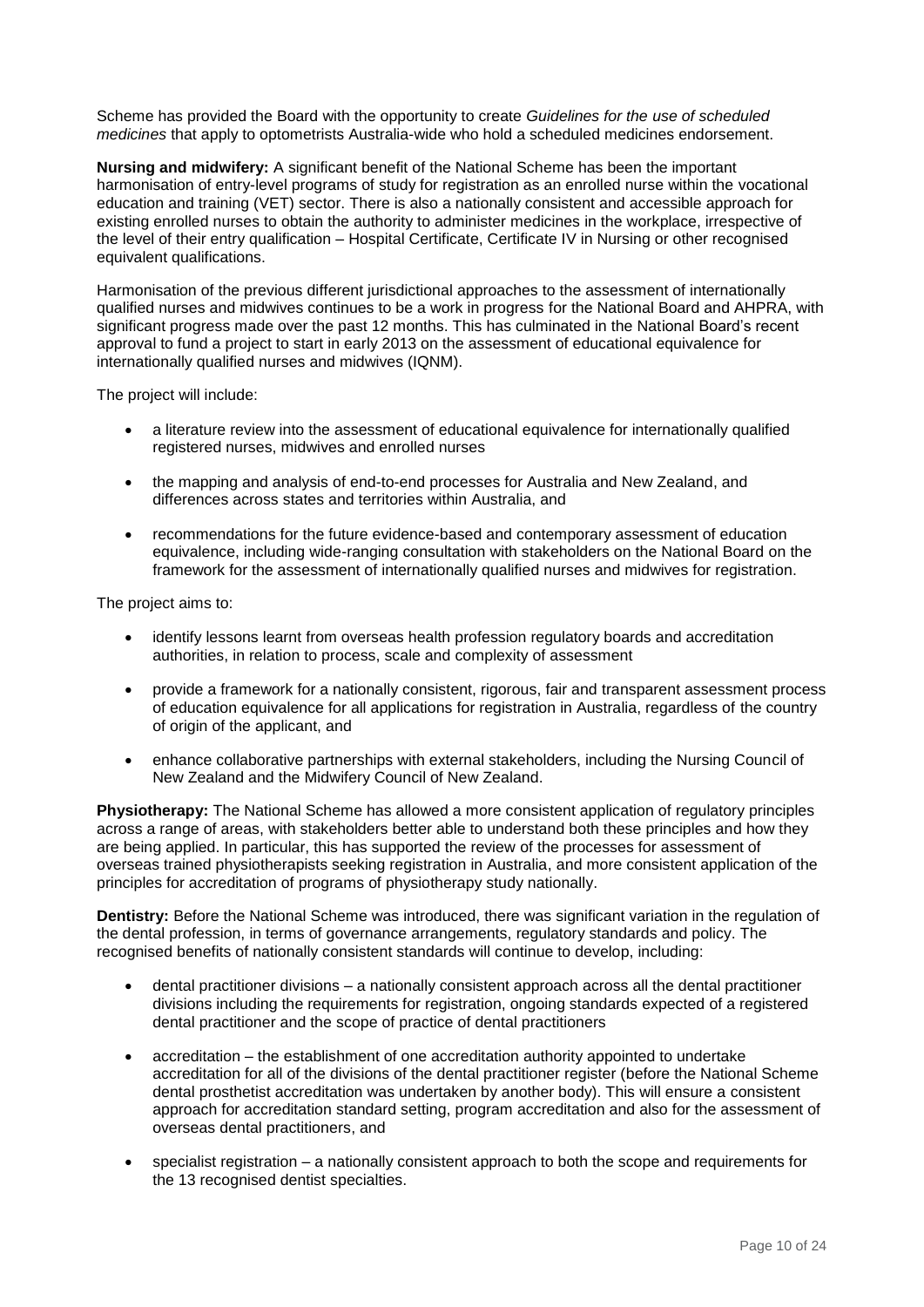**Pharmacy:** There have been particular benefits through the National Scheme in establishing a formalised accreditation process for the accreditation of pharmacy programs, with clear responsibilities outlined in the National Law. Related benefits have flowed to other accreditation processes, for example bringing consistency to intern training requirements and CPD requirements.

**Podiatry and osteopathy:** Strengthened accreditation processes will ensure that all Australian education providers undergo a robust and uniform accreditation process and as a result, all podiatry and osteopathy graduates will attain the required competencies to practise.

**Medical radiation practice:** The National Law unifies the registration and accreditation of all three divisions of medical radiation practice under one national umbrella. For the first time, medical radiation practitioners in the divisions of diagnostic radiography, radiation therapy and nuclear medicine technology undertake professional practice consistent with national standards.

The Medical Radiation Practice Board of Australia (MRPBA) is developing a provisional registration standard and supervised practice registration standard that, if approved by Ministerial Council following wide-ranging consultation, will introduce a single national framework for postgraduate supervised practice that applies across all three divisions of the Board's register, providing a consistent requirement for practitioners and supporting more efficient supervision.

## **5. Policy innovation in a national framework**

The ability to set a nationally consistent policy framework is one of the significant advantages of the National Scheme. This is achieved partly through registration standards, which must be approved by Ministerial Council, and partly through codes, guidelines and other policies which are all developed through extensive consultation with a range of stakeholders.

Each National Board has taken a tailored approach to bringing a consistent policy framework to their profession. In prioritising and setting their regulatory work-plans and policy development agendas, the Boards have balanced risk to the public with appetite for reform and judgement about their profession's capacity to adapt to and effectively integrate change.

## *Profession-specific policy initiatives*

Profession-specific policy initiatives enabled by the National Scheme include the following.

**Optometry:** Before July 2010, work had commenced on expanding optometry training and changing course accreditation standards so that all local graduates are trained in ocular therapeutics and qualified for endorsement for scheduled medicines. This work began in Victoria in the mid 1990s.

In 2012, through the National Scheme, Ministerial Council approved a general registration standard to come into effect in 2014 that requires all first-time applicants for general registration to hold qualifications in ocular therapeutics. This will see close to 70% of the profession therapeutically competent within the next decade. This was a critical regulatory policy to put in place to ensure the optometry profession is suitably trained and competent to meet the increasing eye health needs of the Victorian and Australian population over time.

**Dentistry:** The DBA has developed the following Board-specific registration standards which have all addressed critical regulatory policy issues and have established a consistent national approach in these areas:

- *Endorsement for conscious sedation*
- *General registration for overseas-qualified dental practitioners*
- *Limited registration for teaching or research*
- *Limited registration for postgraduate training or supervised practice*
- *Scope of practice*, and
- *Specialist.*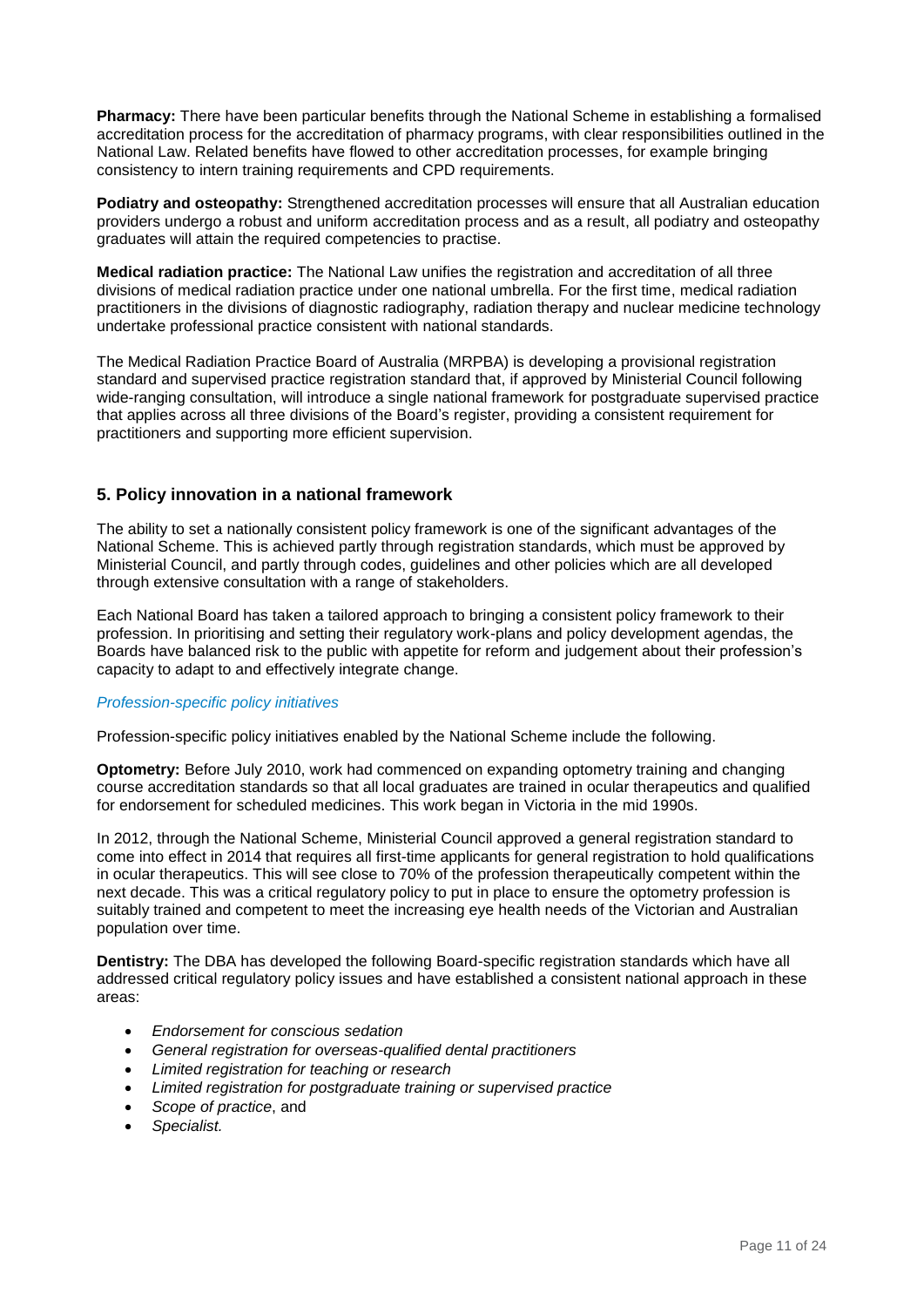The DBA, in addition to the National Board common codes and guidelines, has developed a nationally consistent approach to regulatory policy in the following areas:

- policies registration of overseas speakers, use of botulinum toxin, tooth whitening/bleaching, cone-beam computed tomography, acupuncture, and
- codes and guidelines dental records, infection control and supervision for dental practitioners.

In developing these standards, codes and guidelines the DBA has drawn on the best of the regulatory policy developed by the previous state and territory boards, including the Victorian board, as well as drawing on the expertise of its established national working and expert reference groups.

**Nursing and midwifery:** The NMBA continues to assess and respond to emerging issues and requests.

The National Board used the *Safety and quality framework (S&QF) for privately practising midwives attending homebirths* developed by the Victorian Government at the request of Ministerial Council and subsequently incorporated the principles of the S&QF into all new regulatory documents relating to midwifery practice. These include:

- *[Guidelines and assessment framework for registration standard for eligible midwives](http://www.nursingmidwiferyboard.gov.au/Codes-Guidelines-Statements/Codes-Guidelines.aspx#guidelinesandassessmentframeworksforregistrationstandards)*, and
- *[Eligible midwives and endorsement for scheduled medicines](http://www.nursingmidwiferyboard.gov.au/Codes-Guidelines-Statements/Codes-Guidelines.aspx#guidelinesandassessmentframeworksforregistrationstandards)*.

The principles underpinning the framework will continue to be used in all future policy documents relating to midwifery.

The NMBA is aware of Minister Davis's active interest in the future of a health program for nurses and midwives in Victoria. An appendix in the AHPRA submission to the inquiry outlines the regulatory role of National Boards in relation to impairment. More detail about the NMBA's approach to issues about health programs is published on the National Board's website (in 2012 News Archives under the *News* tab, in a news item dated 16 November 2012 and titled *The Nursing and Midwifery Board of Australia publishes independent Siggins Miller report).* The NMBA will work with AHPRA and other interested National Boards to review possible future directions. Some perspectives from the Victorian Board of the Nursing and Midwifery Board of Australia are attached as Appendix A to this submission. See also page 34 of the AHPRA submission.

**Pharmacy:** The ability to develop and deliver a national competency assessment of intern pharmacists for general registration – in effect a national examination consisting of a written and oral examination – has been a significant policy initiative enabled by the National Scheme. The Board has also developed (through consultation) and published a suite of guidelines for all pharmacists in practice.

**Podiatry:** Consistent requirement for the endorsement for scheduled medicines has been an important feature of the nationally regulated podiatry profession. However, the lack of consistent legislation between states and territories to recognise the Board's endorsement for scheduled medicines has, to date, limited the impact and public benefit of this endorsement.

**Occupational therapy:** As a new profession in the National Scheme, occupational therapists were not previously registered in all states and territories. Some immediate benefits were realised with the national registration of all occupational therapists. The establishment of a complete assessment process to ensure overseas trained practitioners meet Australian standards has been immediately significant. Equally, national accreditation has enabled the Board to consider workforce issues in the accreditation of occupational therapy training programs, for example the capacity of the health sector to support clinical placements, and emerging models of skills development.

## **6. Consultation and engagement: ensuring state and territory-specific issues are addressed**

There is a range of models adopted by the National Boards for ensuring state and territory-specific issues are effectively addressed. Information about the approach each has taken and the structures established to manage individual registration and notification matters is detailed in the AHPRA submission. In different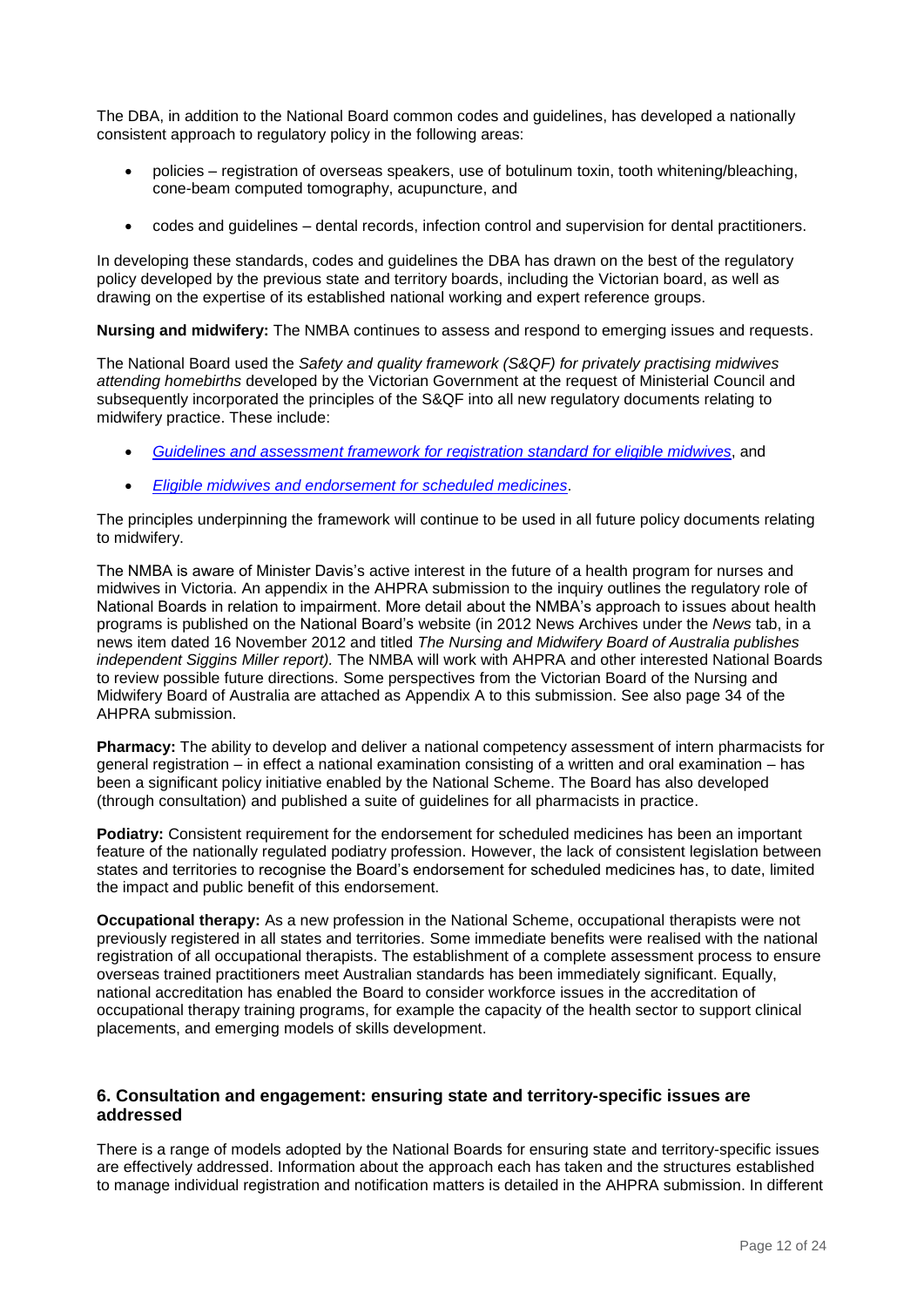ways, this ensures profession-specific expertise is accessible and informs the handling of all notifications and complex registration applications.

All National Boards must have a member from Victoria, as a participating jurisdiction, to provide insight into local issues that are brought to the attention of a National Board. Engagement with state and territoryspecific stakeholders is managed jointly by National Boards (either directly or through their state and territory boards/regional committee or board) and the local AHPRA office. This includes ready access for state/territory-based professional associations and other important local stakeholders with the Victorian AHPRA executive team, supported by National Office advice and involvement, as relevant.

All National Boards have developed and continue to progressively implement extensive communication strategies. This ensures state and territory boards and committees are actively engaged with the National Boards and that local stakeholders have the opportunity to be actively involved in and aware of the work of the National Board. E-newsletters are distributed to every registered practitioner and other stakeholders, to ensure accurate and up-to-date information is accessible about the work of the National Board, and the Board's expectations of the professions.

Routine consultation processes adopted by National Boards and AHPRA provide an avenue for state and territory-specific engagement and for local issues to be addressed in a national framework. Consistent with COAG best practice regulation principles, the National Boards consult extensively on all proposed changes and additions to the standards, guidelines, codes, and policies. This specifically includes all relevant professional associations, education providers, state and territory health departments, Ministerial Council, the Australian Health Ministers' Advisory Council's Health Workforce Principal Committee, and consumer organisations and individuals in all jurisdictions.

#### *Profession-specific observations*

Profession-specific observations include the following.

**Optometry:** The Optometrists Association of Australia (OAA) has both national and state divisions – including an active Victorian Division. The OptomBA liaises directly with this division to ensure issues faced by Victorian optometrists are considered. Direct links have been established between the Victorian AHPRA office and the local OAA division so that the OAA division can assist its members in understanding the processes for registration and notifications.

**Dentistry:** The DBA has established a Registration and Notification Committee (RNC) and Immediate Action Committee in each jurisdiction (note: New South Wales has only a Registration Committee, given the co-regulatory arrangement in this state). The Chairs of the RNCs attend some DBA meetings during the year and have a direct line of communication with the Chair and Executive Officer of the DBA. The openness and relationship between the Chairs of these committees and the Executive Officer ensures that any jurisdiction-specific issue is considered and managed effectively. In addition, the Executive Officer has a close working relationship with key AHPRA staff in the Victorian office, including the dental professional officer, which ensures that relevant matters are brought forward for consideration and management.

The DBA is holding its inaugural conference for all members of its state and territory committees this year in Melbourne, with a theme of *Working together into the future*. This will provide an invaluable opportunity for National Board and committee members and AHPRA staff to come together and look back over the last three years of dental regulation, and consider the next and best steps for working together and improving consistency.

**Medical radiation practice**: Consultation requirements are a hallmark of the National Scheme and ensure that the medical radiation profession, the community, government and other stakeholders have an opportunity to respond to regulatory proposals that impact on the profession. Extensive consultation also ensures the medical radiation profession has access to 'outward facing' views that provide a broader health workforce perspective, ensures the Board is well informed when setting standards and policy, and enables Victorian stakeholders to influence and contribute to the development of national standards.

**Pharmacy:** Separate legislation governs the ownership of pharmacies. A cooperative of jurisdictional pharmacy approval authorities liaises closely with the Board.

**Occupational therapy:** Through the transition to national registration, the National Board targeted the previously unregistered jurisdictions of Victoria, New South Wales, Tasmania, and the Australian Capital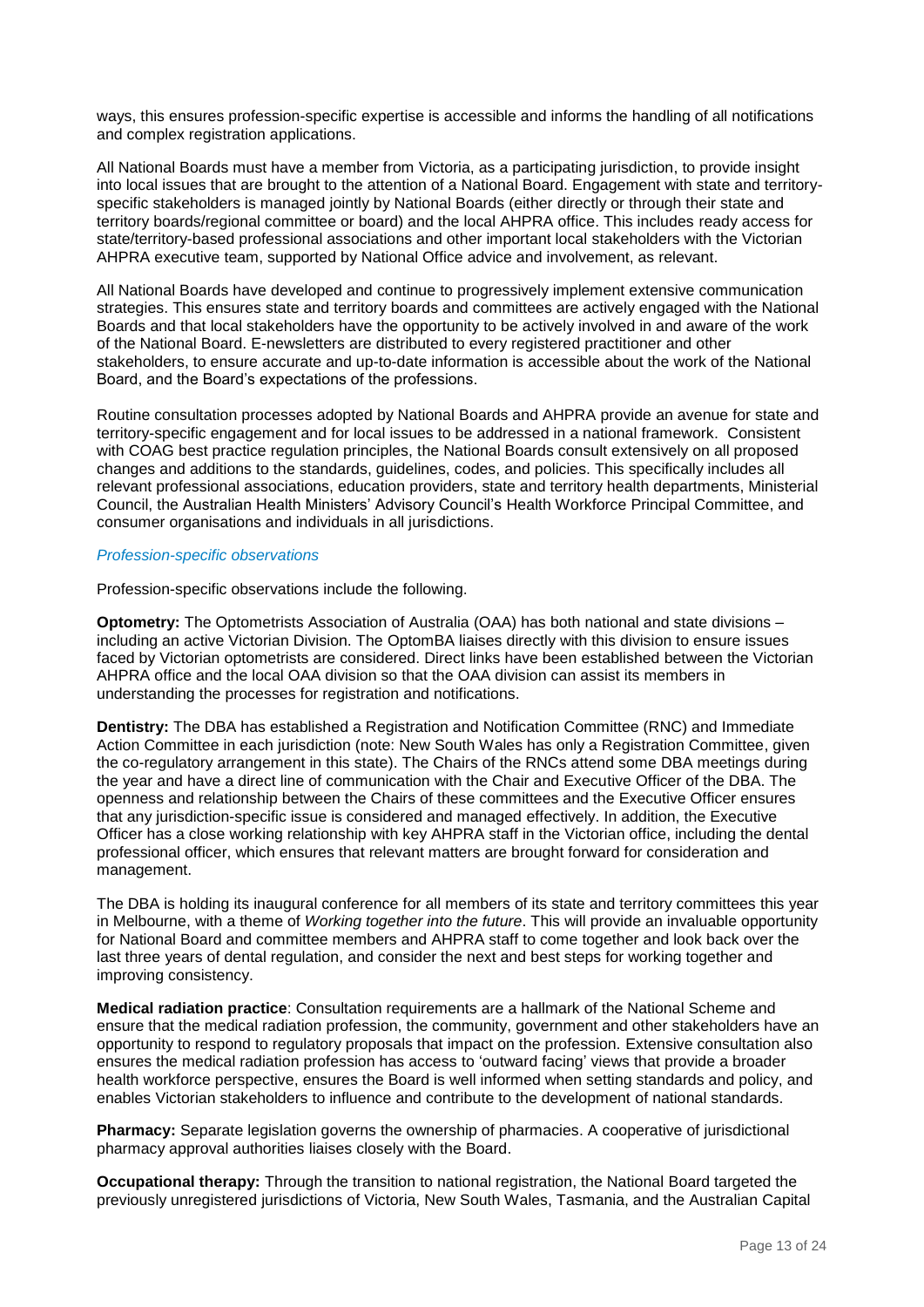Territory for priority communication to ensure practitioners were aware of the impact and requirements of national registration. Nearly 50% of Victoria's estimated 2,400 occupational therapists attended information briefings held by the Board in the lead up to the profession joining the National Scheme. The Board has also implemented an active engagement process with local stakeholders, to ensure it is aware of issues specific to each jurisdiction. The Board holds regular forums in capital cities, uses technology to engage with stakeholders in key rural and remote areas and has established an ongoing dialogue with the professional association and other important local stakeholders.

**Psychology:** More than 1500 practitioners Australia-wide have participated in forums and meetings held by the Psychology Board of Australia.

**Nursing and midwifery:** The NMBA approved and implemented a comprehensive communications plan in 2012. The 2013 plan is currently being developed, including stakeholder engagement through a range of channels. The National Board is also implementing strategies to better engage with nurses and midwives, as well as national and jurisdictional stakeholders, in a more timely and interactive way. In addition to publication on its website of monthly Board communiqués after the National Board meets, the National Board also produces and distributes a multi-format newsletter four times a year.

During 2012, the National Board conducted workshops in Melbourne with state and territory board members and AHPRA representatives to inform the National Board's development of consistent, principlebased decision-making:

- *Notifications principles* that apply in assessing notification against a nurse, midwife or student, and
- *Principles for the assessment of nursing and midwifery applicants for re-entry to practice* that apply in assessing an applicant seeking to re-enter the profession and obtain registration after a period of absence from practice.

The Victorian Board of the NMBA and the Victorian Registration Committee of the NMBA have the delegated authority from the National Board to make decisions about complex registration and endorsement applications. The Victorian Board of NMBA, the Victorian Notifications Committee of NMBA and the Victorian Immediate Action Committee for NMBA have the delegated authority from the National Board to make decisions about notifications of performance and/or health and/or conduct received about nurses, midwives and students.

## **8. The value of comprehensive national data**

As a result of the National Scheme and through AHPRA, the National Boards have access for the first time to accurate and comprehensive data, including on registrations and notifications for their profession. The value of these data will continue to increase, as systems and processes that support the implementation of the scheme mature.

Already, National Boards publish quarterly registration data on their websites. These data provide accurate and comprehensive information that is critical to workforce planning and of significant public interest. Coupled with data on trends in notifications, these data will continue to inform National Board regulatory policy development.

## *Profession-specific observations*

Profession-specific observations include the following.

**Psychology:** One of the new features of the National Scheme is that accurate statistics on the psychology workforce in Australia are available for the first time. In March 2012, the Psychology Board of Australia (PsyBA) also released the first national data on approved psychology supervisors in Australia. These data can be collated for the first time as a result of the National Scheme. After extensive technology improvements, the Board and AHPRA launched a searchable online supervisor list in January 2012. In September 2012, the Board released new statistics on area of practice endorsements, including information about psychologists who hold more than one area of practice endorsement and the geographic location of psychologists with endorsements. Access to reliable national data enables the Board to monitor trends in the training and registration of psychologists and ensure that all training pathways leading to registration are viable and well supported with supervisors.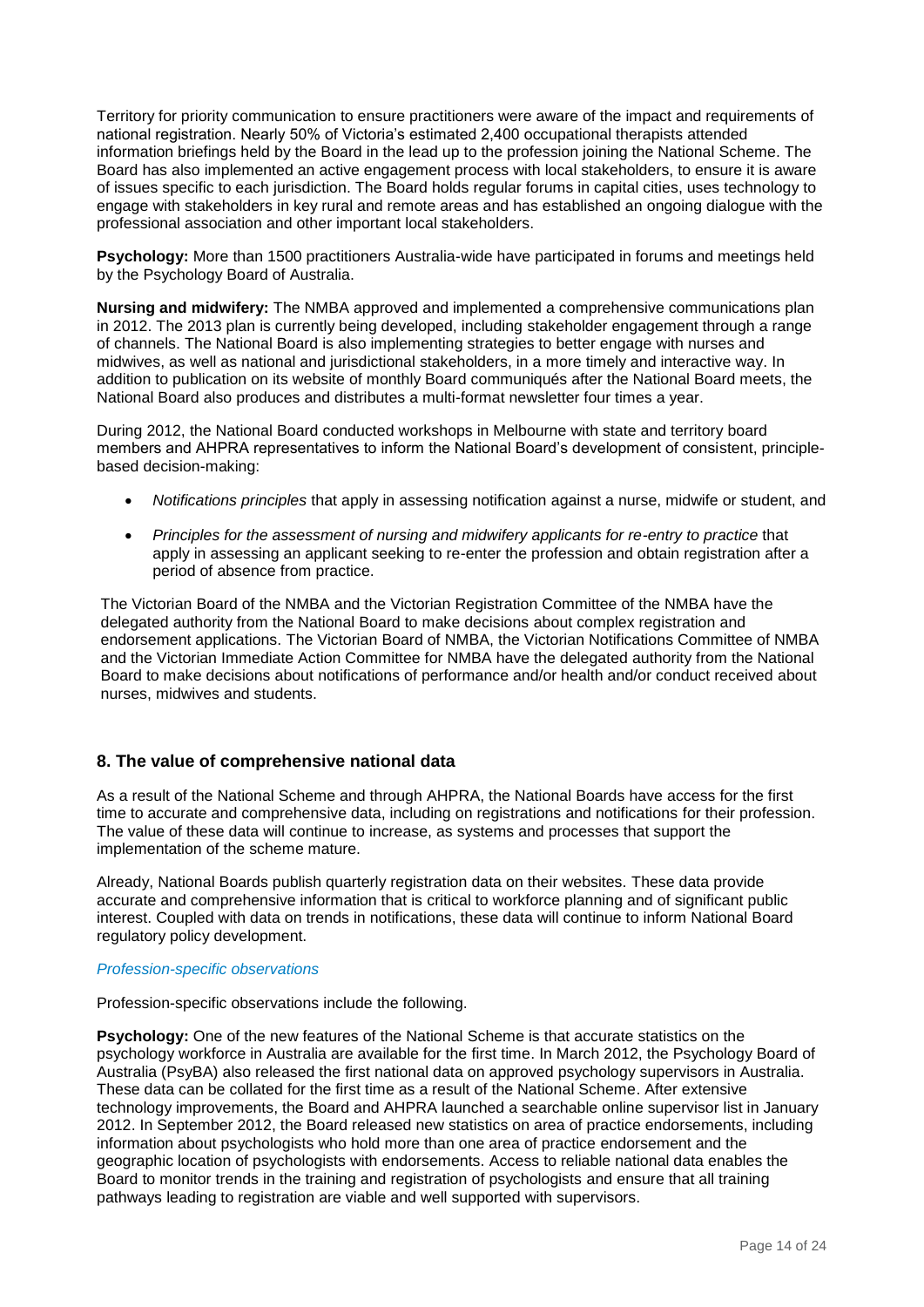**Dentistry:** For the first time, national data are available for all divisions of the dental practitioner register. Before the National Scheme, even accessing simple comparative data was extremely difficult given the different governance structures and variation in the way the profession was regulated.

The data from the National Scheme are underpinning the recent request from health ministers for Health Workforce Australia (HWA) to undertake a review and develop an Oral Health Workforce Plan. These data will provide intelligence on workforce supply and demand to support national oral health policy and investment decisions in the oral health workforce, to better inform policy decisions. This is the first time such a comprehensive review of the needs of the dental workforce has been able to be done in Australia and will be invaluable in future workforce planning for the dental profession.

National Board access to increasingly comprehensive, high quality data will underpin regulatory policy and improve public safety.

**Pharmacy:** The National Scheme provides opportunities for data sharing with other entities such as pharmacy approval authorities

**Nursing and midwifery:** The national data by state and territory, gender and age provide invaluable information about enrolled nurses, registered nurses and nurse practitioners, midwives, eligible midwives and people holding dual registration who are on the register and able to practise.

The National Board, in partnership with AHPRA, continues working collaboratively with Health Workforce Australia to develop electronic workforce surveys (2012 and 2013) that will deliver a better standard of information for analysis by the Australian Institute of Health and Welfare. Annual reports will inform the nursing and midwifery workforce and education modelling requirements.

## **9. Regulatory reform**

The National Scheme has paved the way for regulatory reform for the professions. In addition to the general public benefits, National Boards have implemented profession-specific reforms that enable them to better protect the public and facilitate access to health services. The registration of students was a significant national regulatory achievement not possible before the National Scheme.

#### *Profession-specific reforms*

Profession-specific observations on regulatory reform include the following.

**Dentistry:** For the first time under the National Scheme five divisions of dental practitioners are regulated by one National Board which represents each division. There is a nationally consistent approach to registration, professional standards and notifications. The National Scheme has strengthened the regulation of the profession to better protect the public.

**Nursing and midwifery:** The NMBA continues to improve the approach and pathways for re-entry to practise as a nurse or midwife. This includes current Board-funded work on the expansion of pathways to accommodate supervised practice: clear guidance on the 'whos and hows' of supervised practice across states and territories, the type of registration required and a re-entry to practice program of study or a formal approved program of study leading to registration as an enrolled nurse, registered nurse or midwife.

A significant national regulatory reform for midwifery after the establishment of a separate register for midwives included access to the *Medical benefits scheme for eligible midwives* in November 2011 and the *Pharmaceutical benefits scheme for eligible midwives with an endorsement to prescribe scheduled medicines*.

Following approval by Ministerial Council, the National Board established two new registration standards to support this new arrangement for midwifery practice; the *[Registration standard for eligible midwives](http://www.nursingmidwiferyboard.gov.au/Registration-Standards.aspx)* and the *[Registration standard for endorsement for scheduled medicines for midwives](http://www.nursingmidwiferyboard.gov.au/Registration-Standards.aspx)*.

The introduction of a common registration standard for professional indemnity insurance arrangements for all nurses and midwives under the National Scheme created a difficulty for some midwives, particularly those in private practice providing care during labour and birth. An extension to the exemption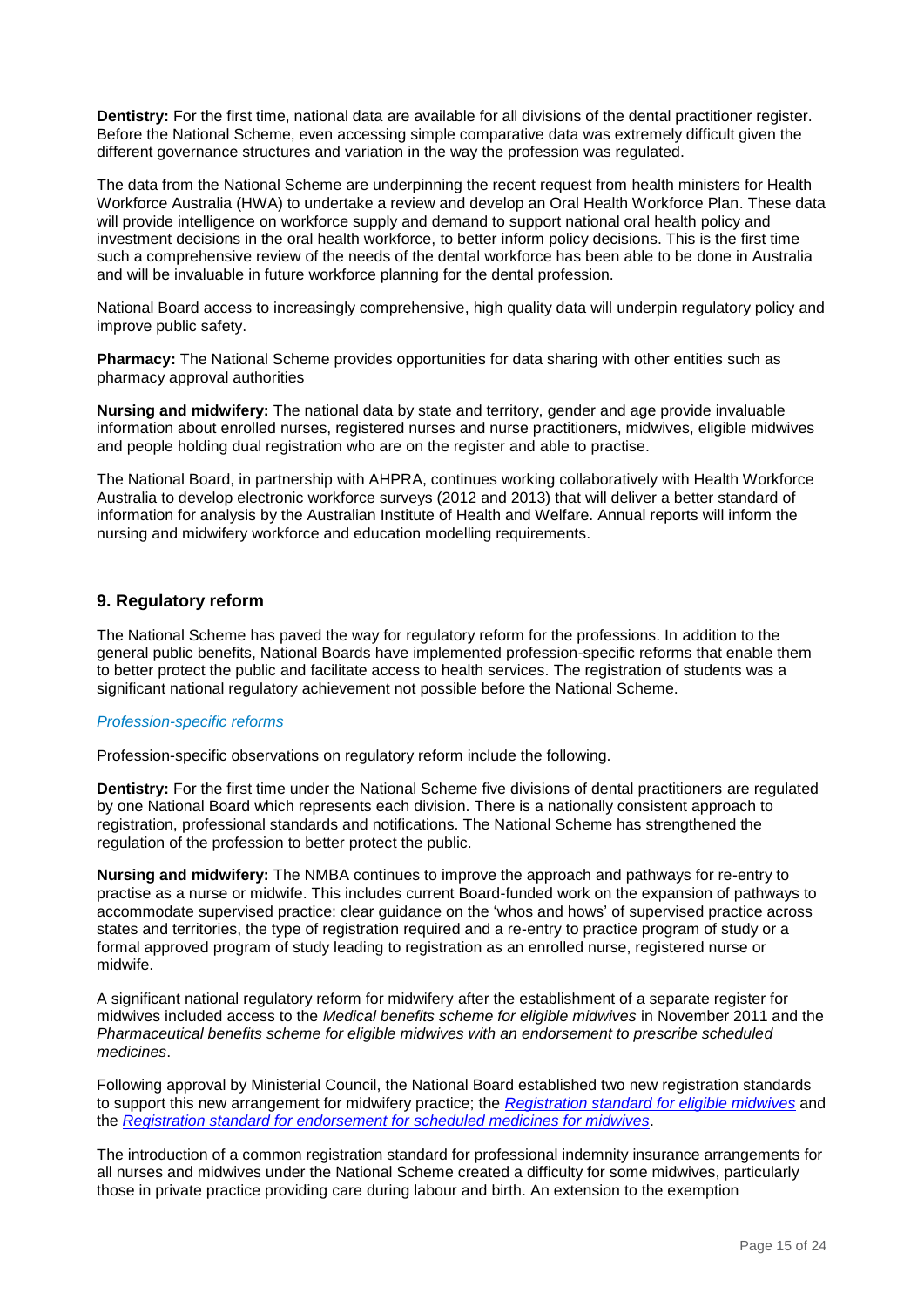arrangements, in the absence of an appropriate insurance product being available to these affected midwives, and a current Board-funded research project will better inform the insurance debate.

The National Scheme has enabled the timely implementation of midwifery regulatory reforms and continues to support enhancement to midwifery services and choice for women, compared to the previous jurisdictional model of nursing and midwifery regulation.

**Optometry:** In addition to scheduled medicine reform, the National Scheme has enabled a review of scope of practice and workforce issues. These, in turn, have enabled the Board to constructively address rural and remote workforce and quality of care issues.

**Psychology:** The National Scheme enabled the establishment standard for the '5+1' program as new, flexible pathway to registration. The 5+1 pathway to general registration was introduced to ensure that the standards within Australia are similar to those within other overseas jurisdictions. Five years of university psychology training plus one year of supervised practice is the international benchmark within the European (EuroPsy) qualifications framework for psychology.

The Board has also worked to strengthen competency-based registration through the implementation of the national psychology examination. The registration standard for general registration included approval for the development of a Board-approved national examination, which the Board expects to implement from 1 July 2013. The exam is going to contribute towards assuring a nationally consistent standard as well as an increased level of confidence in the profession.

The Board has worked to improve supervision support by developing supervisor training program guidelines and a process to approve supervisor training programs. This approach will provide a consistent framework and method of supervision practice across Australia and will establish standards for Boardapproved supervisor qualifications, Board-approved supervisor competencies, and Board-approved supervisor training.

Completed revisions to the professional indemnity insurance standard and guideline more accurately reflect the different public and private settings in which psychologists work.

## **10. Accreditation: training future health practitioners**

Detailed information about accreditation in the National Scheme is provided in Appendix 1 of the AHPRA submission.

In general, National Boards welcome the robust accreditation framework enabled through the National Law and are working effectively with nominated accreditation providers to ensure high quality education and training for Australia's future health practitioners. The legislated inclusion of the accreditation function in the National Scheme enables National Boards to apply more consistent, best practice and cost-effective approaches to accreditation and assessment activities. It is also now possible to consolidate effort, improve efficiency, assemble centralised expertise, resources and capacity, and develop innovative solutions to issues such as the assessment processes to determine equivalence of competencies or qualifications (e.g. section 53(b) of the National Law).

In many cases the National Boards are also working effectively with their New Zealand counterparts to strengthen the trans-Tasman benefits of Australia's improved accreditation framework. The National Boards also continue to work effectively with the Australian Health Professions Councils' Forum, which provides a forum for greater effectiveness and efficiencies in the accreditation functions – while retaining a profession-specific focus. Defining the accreditation function in the National Law has increased the visibility and accountability of accreditation in many professions, and established better links to workforce and employment trends.

**Medical radiation practice:** The National Scheme has provided the opportunity to streamline accreditation requirements for the profession. Previously, accreditation was undertaken by two professional associations; the Australian Institute of Radiography (AIR) and the Australian and New Zealand Society for Nuclear Medicine (ANZSNM). Accreditation as a function within the National Scheme allows for an appropriate separation of regulatory functions and professional advocacy. It further creates the opportunity for the Board's Accreditation Committee to set consistent accreditation standards for three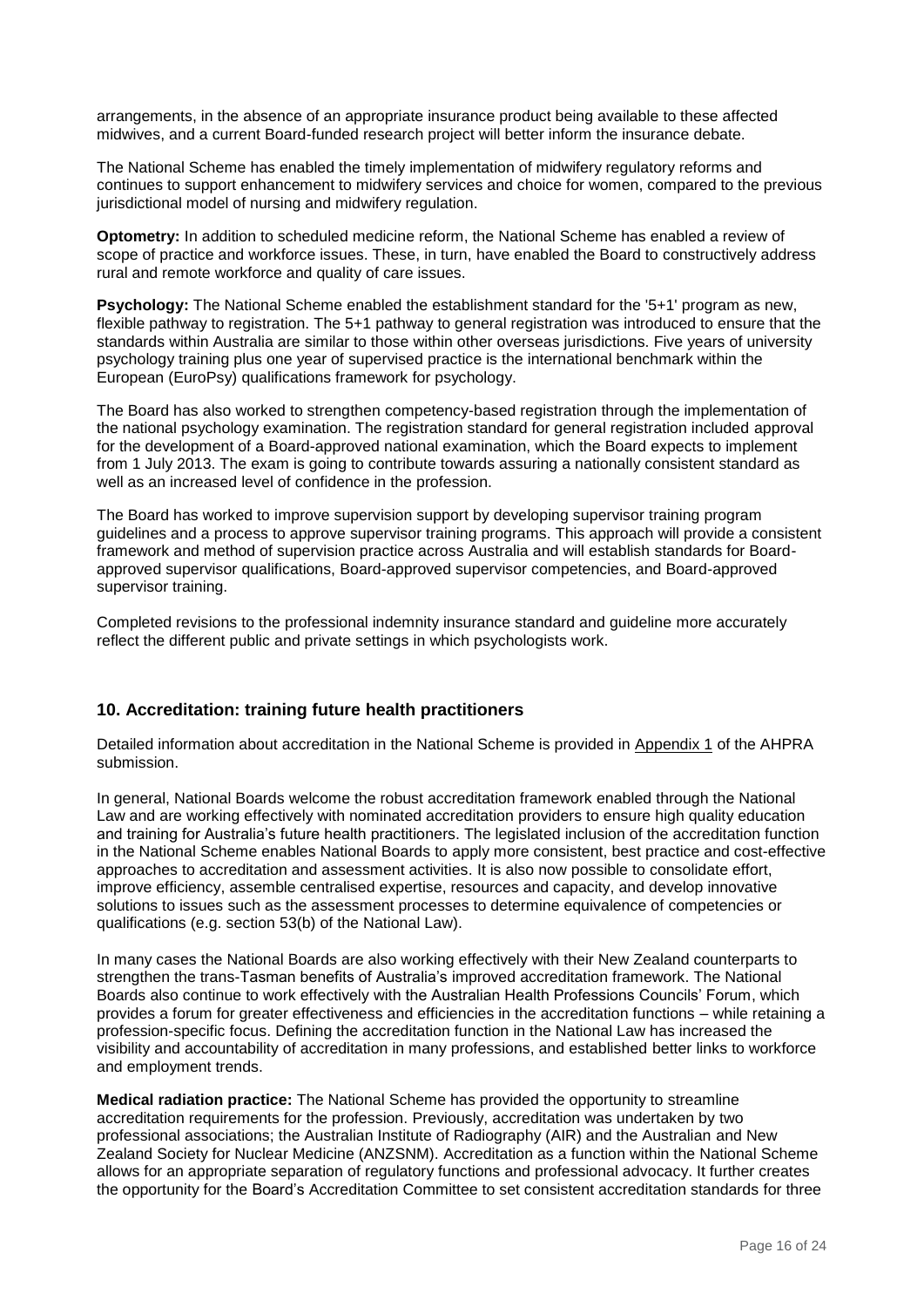divisions of practice. Efficiency in the assessment of programs of study is a likely benefit from a single set of consistent accreditation standards.

## **11. Addressing previous local regulatory limitations**

The nationally consistent standards for registration, notification processes and professional behaviour for registered health practitioners largely reflect those previously in place in Victoria. However, introducing a nationally consistent regulatory approach strengthens public safety for all Victorians. In general, registration requirements are more transparent and better understood across the professions. With AHPRA, the National Boards are progressively piloting an audit process to check practitioner compliance with registration standards. Once implemented across all professions, this will add a degree of assurance and transparency for the Victorian public not previously available. Information about practitioner audit is published on the [AHPRA website.](http://www.ahpra.gov.au/Registration/Audit.aspx)

More information about the specific regulatory differences between the former scheme in Victoria and the National Scheme is included in the AHPRA submission.

#### *Profession-specific observations*

Profession-specific observations on addressing previous local regulatory limitations include the following.

**Optometry:** Victoria was the first jurisdiction to allow optometrists to prescribe scheduled medicines for the treatment of conditions of the eye. In Victoria, the drugs and poisons legislation and associated regulation allows for optometrists with an endorsement for scheduled medicines 'to obtain and have in his or her possession and to use, sell or supply any Schedule 2, 3 or 4 poison that is in the form of a preparation for the topical use in the eye.'

Under the National Scheme, the Board has developed a registration standard for endorsement for scheduled medicines that was approved by Ministerial Council. This standard lists the drugs approved by the Board for optometrists to 'prescribe'. All jurisdictions except for Victoria and Tasmania refer to this standard directly in their drugs and poisons legislation and therefore in these jurisdictions, legislative change is not required when there is a change to the standard. Not having a list of drugs in state/territory legislation provides efficiency for the implementation of any changes the Board may make to its approved list of schedule 4 medicines. Any such change would be informed by the Board's expert Scheduled Medicines Advisory Committee, whose membership mirrors the membership of the Prescribing Practice Advisory Committee that was required by 'prescribing professions' under the previous regulatory legislation in Victoria.

## **12. Opportunities for improvement**

The National Boards will continue to make use of the flexibility and powers contained in the National Law to help them meet their core regulatory responsibilities to protect the public and facilitate access to health services.

The Boards endorse the opportunities for improvement identified in the AHPRA submission to the inquiry. Some Boards have identified some additional issues the committee may wish to consider, which have some profession-specific implications.

#### *Profession-specific observations*

Profession-specific observations on opportunities for improvement include the following.

**Pharmacy:** The lack of harmonisation of drugs and poisons legislation between states and territories creates barriers to the harmonisation of practice for future initiatives such as prescribing by health practitioners. The absence of a 'real time' medication database for use by pharmacists creates disadvantages for the public and pharmacists.

**Podiatry:** A number of jurisdictions need to amend their drugs and poisons legislation to recognise the Board's endorsement for scheduled medicines.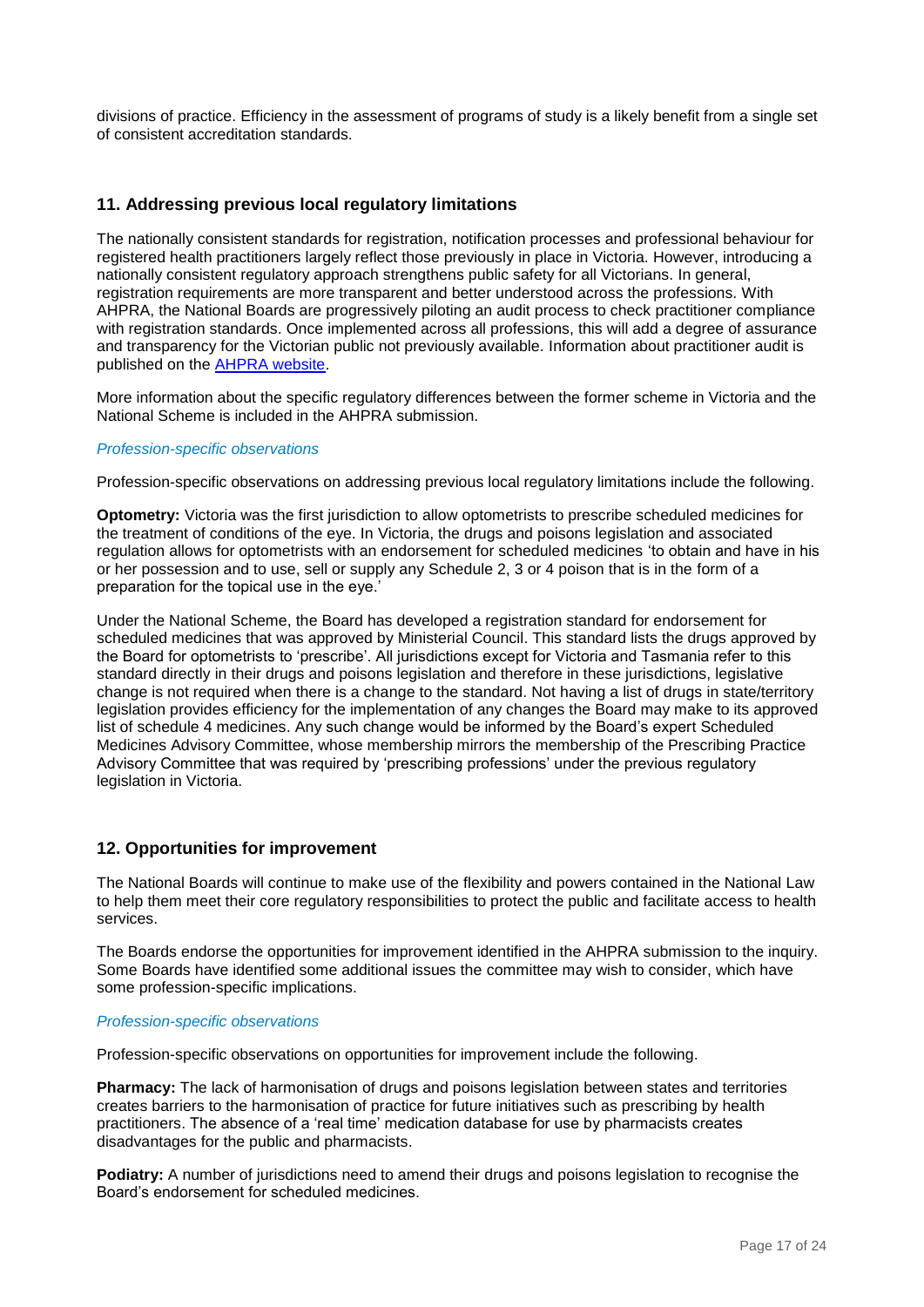**Nursing and midwifery:** The NMBA has identified the absence of harmony in drugs and poisons legislation between states and territories, which creates significant and unnecessary barriers to the consistent prescribing of scheduled medicines by registered nurses in rural and isolated practice, nurse practitioners and eligible midwives. This also adds potential for confusion and unwarranted practitioner errors, limiting the efficacy of professional practice and increasing risk to the public.

**Medical radiation practice:** To realise the promise of the National Scheme the Board will need to partner with a variety of stakeholders including the profession, the community and government if genuine and ongoing innovation and reform are to be achieved.

## **Conclusion**

The National Boards believe the implementation of the National Registration and Accreditation Scheme has delivered significant benefits to the Victorian community.

The introduction of the National Scheme represented the most significant reform of health practitioner regulation ever undertaken in Australia. As a direct consequence of the scope and pace of the reforms, there were some early challenges in the implementation of the scheme that affected Victorian practitioners. These are well documented and have been effectively addressed.

The National Boards are confident that the systems and processes currently in place effectively support the National Boards in their core role of protecting the community and facilitating workforce mobility, accessibility and development. This includes registering practitioners who are suitably trained**.**

The Boards hope this submission assists the parliamentary Legal and Social Issues Legislation Committee's inquiry and are available to answer any additional questions, including on profession-specific impacts, at any time.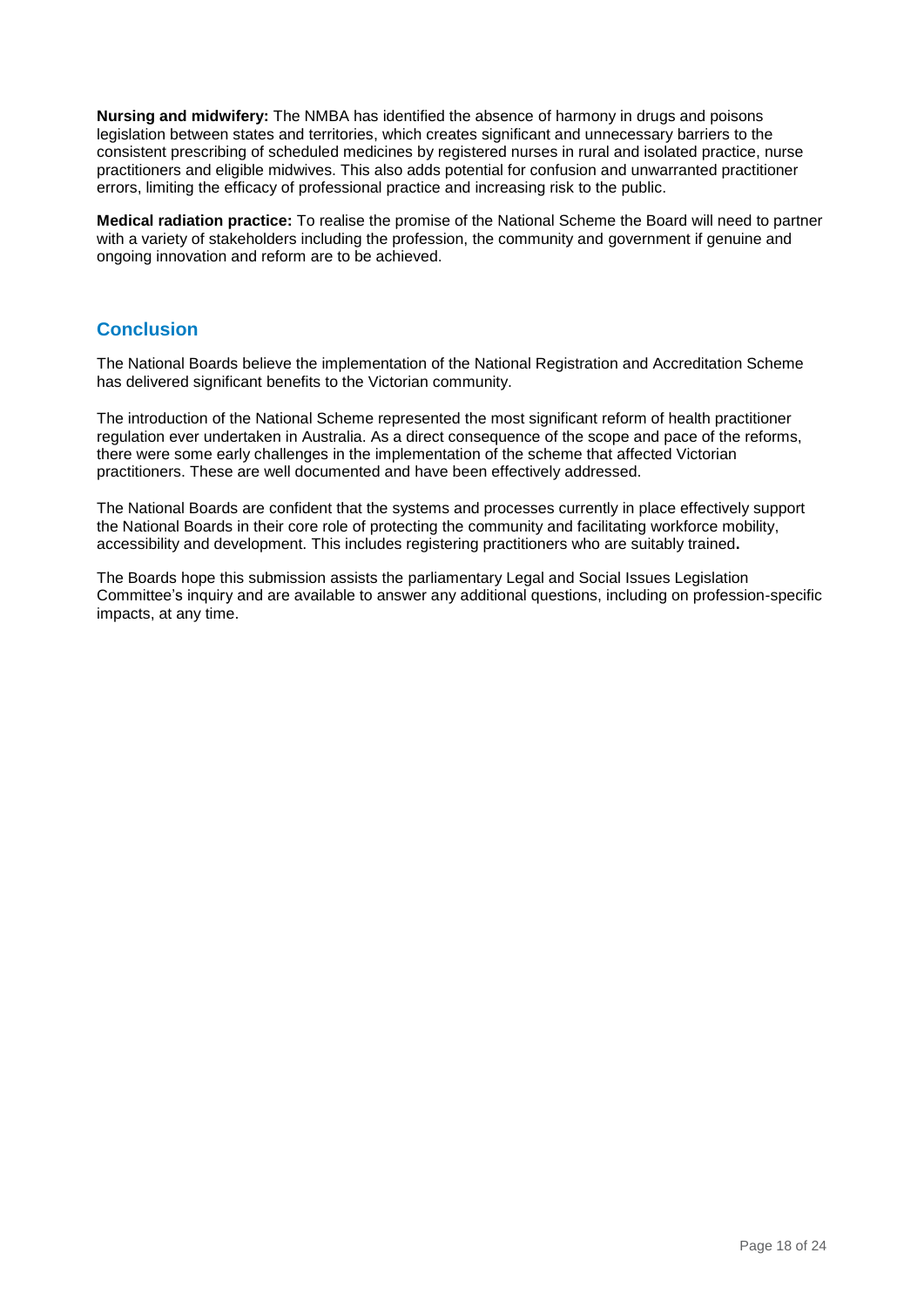

# Appendix A:

# Victorian Board of the Nursing and Midwifery Board of Australia

## 27 February 2013

# Submission to the Victorian Legal and Social Issues Legislation Committee

The Victorian Board of the Nursing and Midwifery Board of Australia (National Board or NMBA) believes that the public is being protected through the National Scheme. The Victorian Board wishes to make a range of comments relevant to the inquiry's terms of reference and submits this appendix to the submission from the 14 National Boards.

The main function of the state and territory boards of the NMBA is to make individual registration and notification decisions, based on national standards. In Victoria, the National Board has also established a Notifications Committee and a Registration Committee.

The Victorian Board of the NMBA supports the submission made by the National Boards.

#### **General observations**

In general the work of AHPRA in assisting the Board is of high quality, given the youth of the current scheme.

However, the size and complexity of the National Scheme and AHPRA (as the organisation that supports it) is a consideration when compared with the previous regulatory arrangements in Victoria.

AHPRA has provided specific management and support staff to work with the Victorian Board of the NBMA. This approach has ensured that the Victorian Board of NBMA is able to navigate the inherent organisational complexity.

## **English language skills**

The Victorian Board supports the change in English language requirements for nurses and midwives under the National Scheme and the introduction of a single, nationally consistent standard. Using a flexible approach to ensuring adequate results for individual nurses and midwives across multiple English language tests has proven to work extremely well in Victoria. Where appropriate, the Victorian Board also considers evidence such as a nurse or midwife's demonstrated ability to function at a high level in an English-speaking workplace (e.g. as an interpreter). The Victorian Board's decision-making in relation to English language skills is guided by the [English language skills registration standard](http://www.nursingmidwiferyboard.gov.au/Registration-Standards.aspx) set by the National Board and approved by Ministerial Council.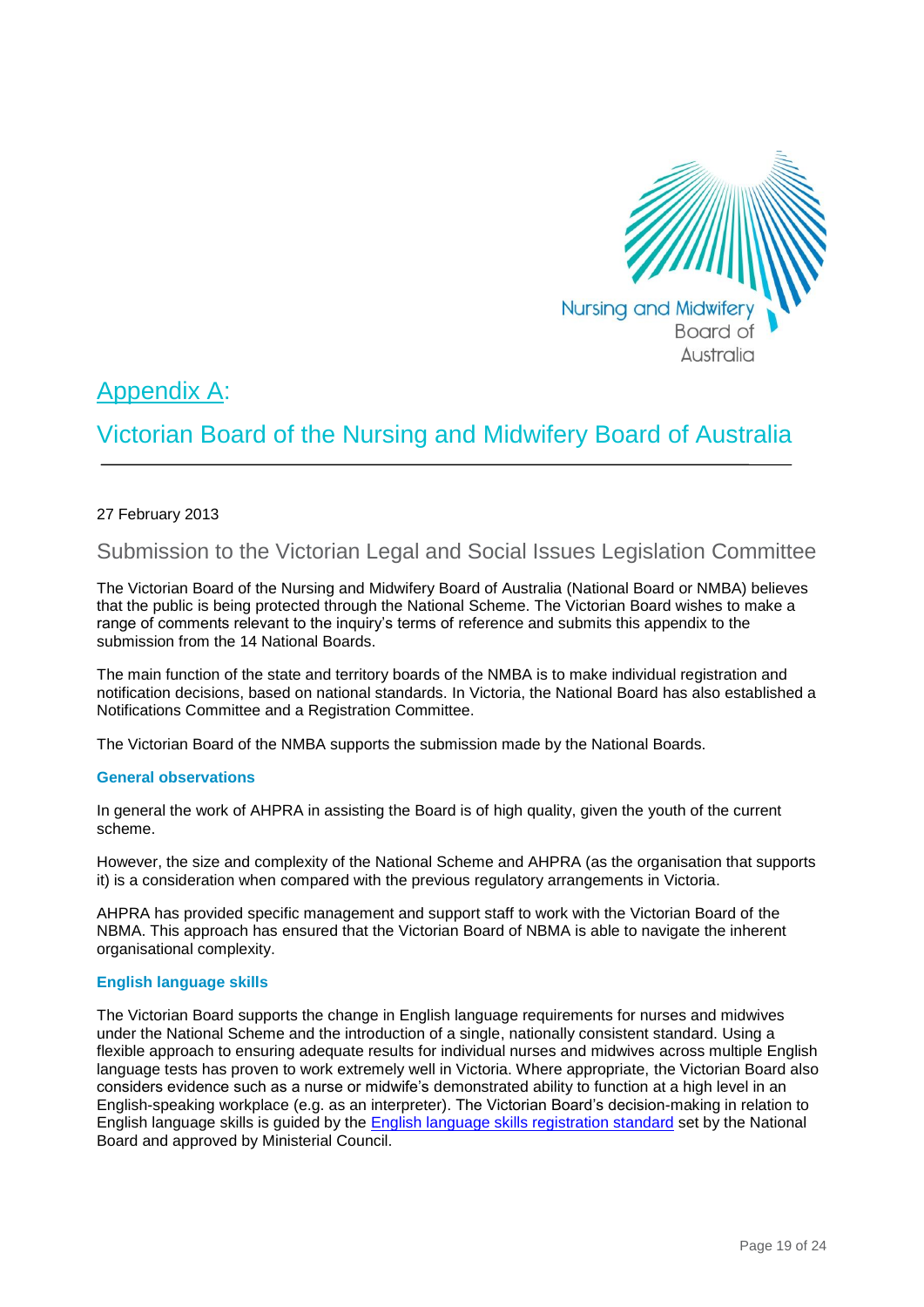#### **Consultation**

Since the start of the National Scheme, the National Board has developed a range of standards and guidelines used to guide decision-making by state and territory boards of the NMBA and by AHPRA staff when the National Board has delegated authority to AHPRA. This brings a more consistent approach to registration decision-making across Australia. There are opportunities for the National Board to strengthen consultation with state and territory boards in the development of standards, codes and guidelines. This would draw on the expertise and experience of state and territory boards, which make decisions about hundreds of registration applications each month.

#### **Consistency**

The introduction of the National Scheme immediately made it possible to set and introduce national standards.

However, achieving national consistency in the implementation of these standards and the processes that support them will take some time. The Victorian Board is aware of some examples of nurses and midwives with similar overseas qualifications who have been treated differently in different states and territories. The work of the National Board, supported by AHPRA, in establishing a clear framework for the assessment of internationally qualified nurses and midwives across Australia, is a critically important initiative. The Victorian Board would welcome closer involvement in the development and implementation of this national framework. The Victorian Board is keen to ensure the framework keeps the public safe and does not lead to a more lenient assessment than the board believes is appropriate. More information about the assessment of internationally qualified nurses and midwives is detailed on page 10 of the National Boards submission and page 18 of the AHPRA submission.

#### **Communication**

The Victorian Board believes there are opportunities to improve the implementation of new requirements through improved communication between the National Board and state and territory boards, and between AHPRA and all boards. With robust systems in place to communicate changes (for example to decision-making guidelines and to standards), state and territory boards will be better equipped to implement these new requirements. AHPRA management and administrative staff continue to be available to the Victorian Board to ensure continued improved communication and collaboration.

#### **Use of data: improving board performance**

Better access to trend data about notifications and registrations – nationally and state-specifically – will help improve the consistency and quality of Board decision-making. The Victorian Board expects this flow of information will improve as AHPRA's reporting capability matures and the focus of the Victorian Board's work transitions from an emphasis on prior-law matters, to National Law matters. The board recognises that AHPRA's reporting systems are designed to support analysis of matters managed under the National Law, rather than matters being managed under the numerous laws that previously applied in different parts of Australia.

#### **Relationship with government**

The Victorian Minister for Health appoints members to the state board. However, in the National Scheme, the primary contact between the minister and his department is with the AHPRA Victorian and national offices rather than directly with the Victorian Board. The Victorian Board would welcome the opportunity for ongoing, constructive and direct contact with the minister on issues that advance the regulation of nurses and midwives in Victoria.

#### **Notifications management**

The introduction of the National Law brought significant changes to the management of conduct, health and performance matters notified to the Board.

As a result, the Victorian Board has immediate access to expert AHPRA legal advice and opinion not previously available to the Nurses Board of Victoria. This resource increases the confidence with which the Victorian Board can make its determinations, in that the board can be assured of the technical correctness of the decisions, and confident that robust processes are in place consistent with principles of natural justice and procedural fairness.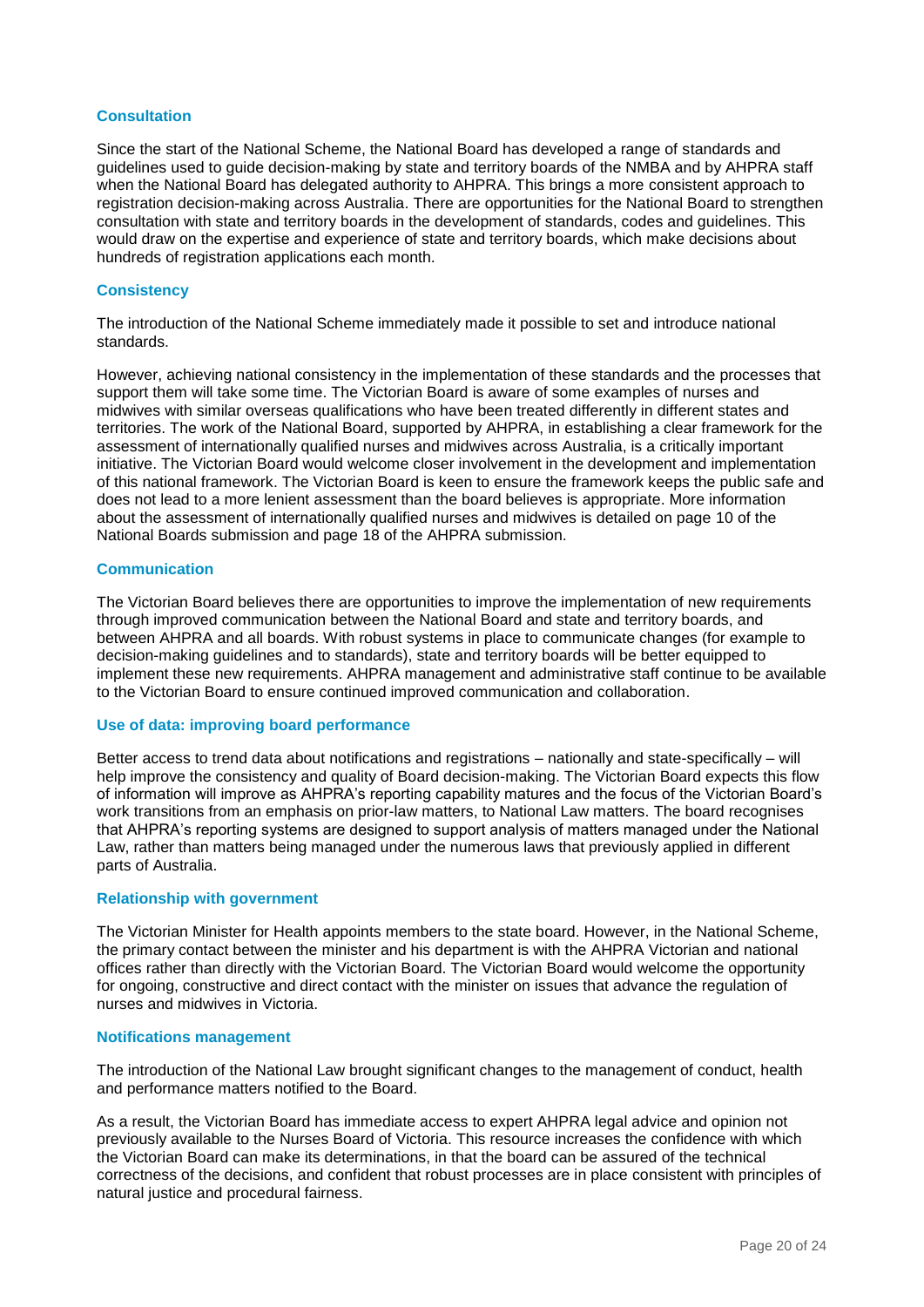The National Law and procedures provide increased power to settle matters with nurses and midwives, allowing them to continue to work while satisfying the imperative to protect the public.

The National Scheme provides the potential for an unprecedented level of consistency in the management of conduct matters across jurisdictions. While the goal of national consistency remains a 'work in progress', the platform and planning to achieve national regulatory consistency is well under way.

Consistent with the previous law in Victoria, the Victorian Board refers allegations of the most serious unprofessional conduct, or professional misconduct, to the Victorian Civil and Administrative Tribunal for hearing. As it did in the previous regulatory scheme in Victoria, the tribunal has the power to cancel or suspend a nurse or midwife's registration.

The absence of an initial system and procedures to support the timely appointment of members to the approved list of panel members for performance and professional standards panel hearings has been a concern to the Victorian Board. This has now been addressed and a recruitment and selection process is now in place.

#### **Victorian Nurses and Midwives Health Program**

The Nurses Board of Victoria, with the Australian Nurses Federation, established the Nursing and Midwifery Health Program Victoria (NMHPV), an independent supportive health program for nurses and midwives with impairment in Victoria.

When the National Scheme came into effect on 1July 2010, funds were set aside by the Nurses Board of Victoria for the continuation of the NMHPV until 1 July 2013. The NMHPV is managed independently of the National Board. The National Board has, however provided additional funding of \$500,000 for 2013- 2014.

The Nursing and Midwifery Board of Australia has considered its role in the ongoing funding of the NMHPV. Having reviewed the program and other existing support services available to nurses and midwives with health concerns, the National Board decided in 2012 not to fund the expansion of a primary, preventative or supportive health program nationally, or the ongoing funding of the NMHPV.

The Victorian Board of the NMBA would welcome the continuation of a health program for Victorian nurses and midwives. The Victorian Board will participate in work to be undertaken by AHPRA, with the National Boards, including the NMBA, to explore a possible cross-profession approach to external health programs that could complement the National Boards' core statutory role in relation to impairment.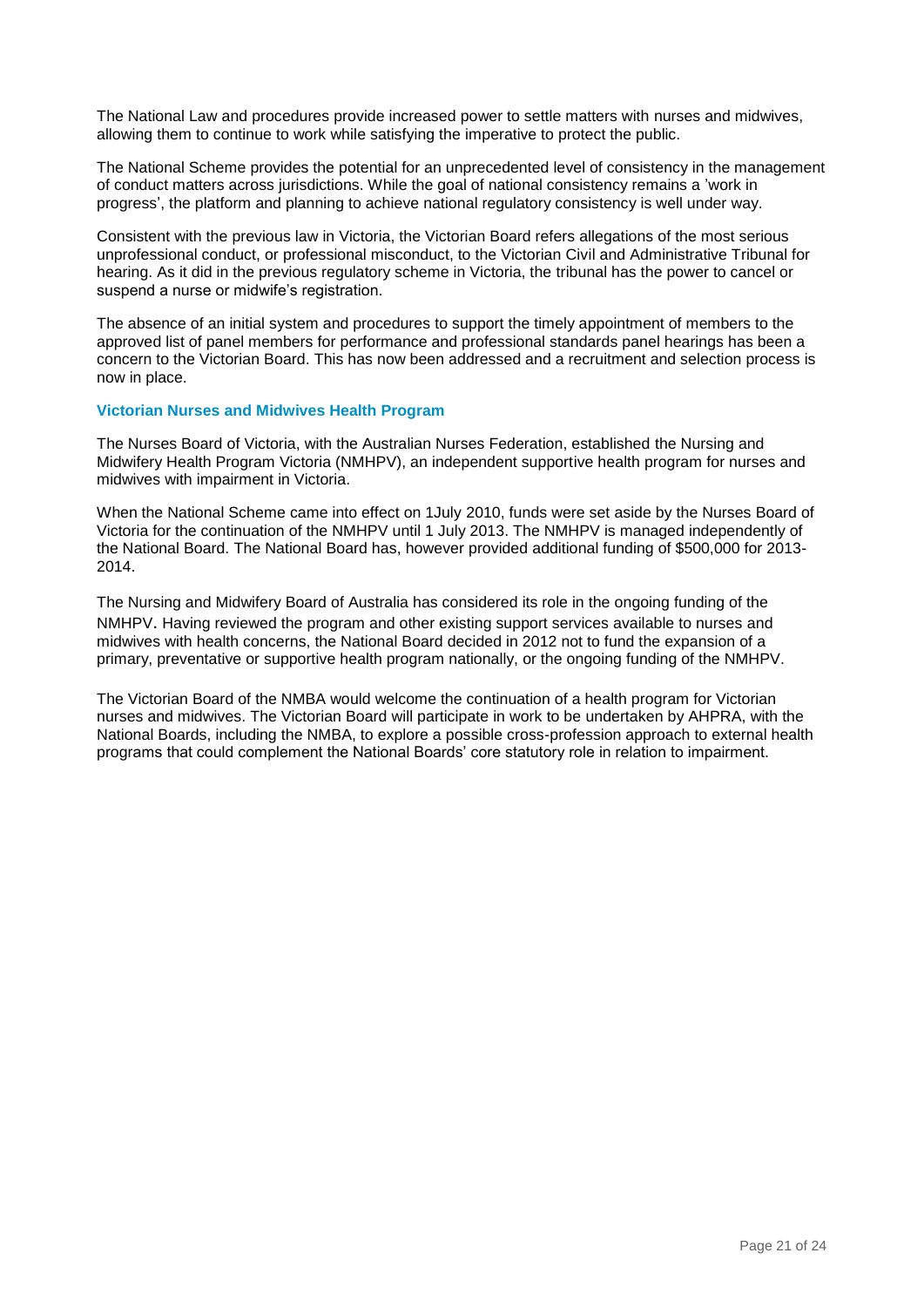

Australian Health Practitioner Regulation Agency

# Appendix B:

## **Structure of National Board committees that manage notifications**

| <b>National Board</b>                                                                               | <b>National committees</b>                                                            | <b>Regional</b><br><b>boards</b> | <b>State and</b><br>territory boards | <b>State and territory committees</b>                                                                                                         |
|-----------------------------------------------------------------------------------------------------|---------------------------------------------------------------------------------------|----------------------------------|--------------------------------------|-----------------------------------------------------------------------------------------------------------------------------------------------|
| <b>Aboriginal and Torres Strait</b><br><b>Islander Health Practice</b><br><b>Board of Australia</b> | <b>Registration and Notifications Committee</b>                                       | None                             | None                                 | None                                                                                                                                          |
| <b>Chinese Medicine Board of</b><br>Australia                                                       | <b>Notifications Committee</b>                                                        | <b>None</b>                      | <b>None</b>                          | <b>None</b>                                                                                                                                   |
| <b>Chiropractic Board of</b><br>Australia                                                           | Immediate Action Committee<br>Registration, Notifications and Compliance<br>Committee | <b>None</b>                      | <b>None</b>                          | <b>None</b>                                                                                                                                   |
| <b>Dental Board of Australia</b>                                                                    |                                                                                       | <b>None</b>                      | None                                 | Immediate Action Committee<br>(excluding New South Wales)<br>Registration and Notification<br><b>Committee (excluding New South</b><br>Wales) |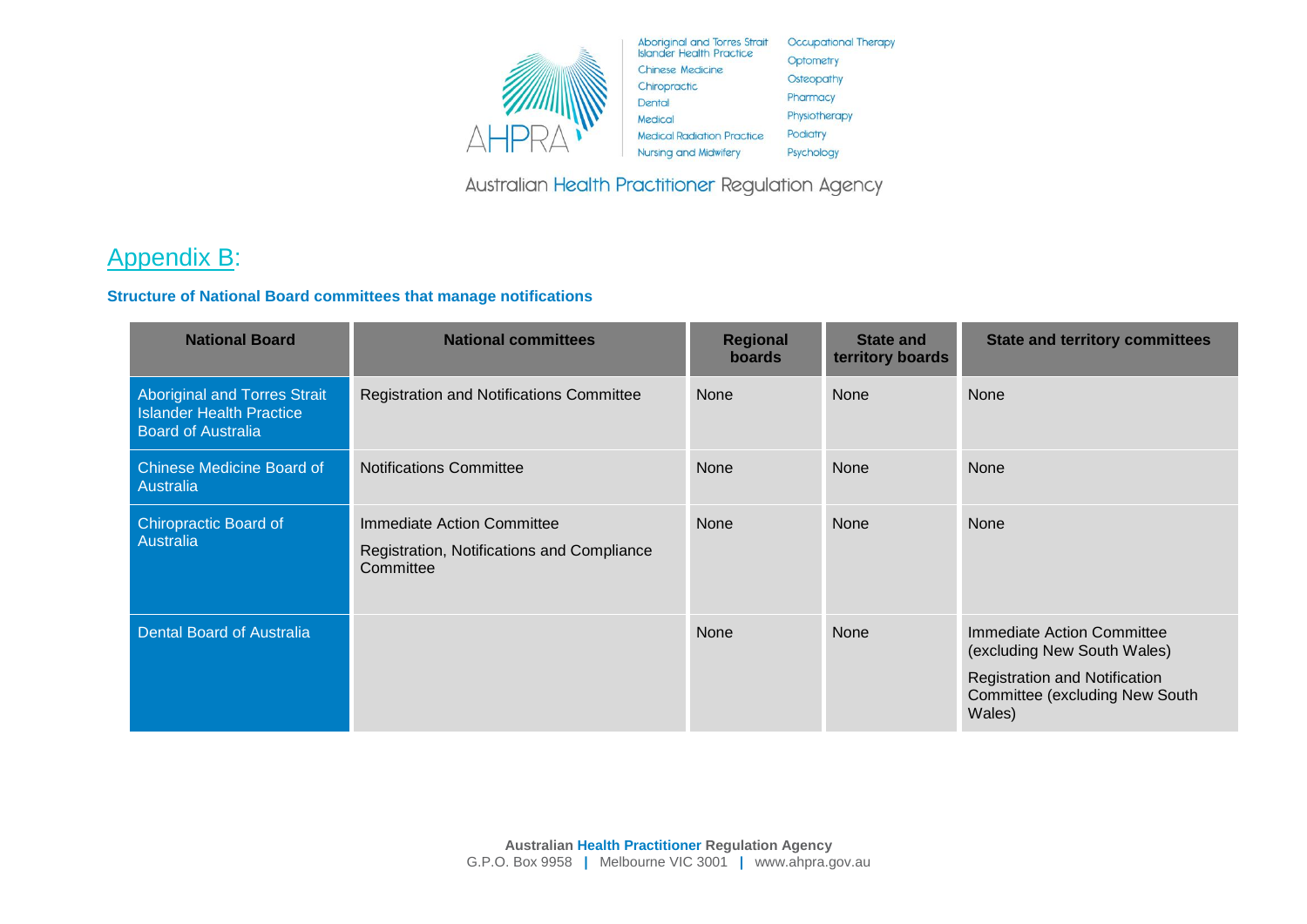| <b>National Board</b>                                          | <b>National committees</b>                                                           | <b>Regional</b><br>boards | <b>State and</b><br>territory boards | <b>State and territory committees</b>                                                                                                                                                                                                                                          |
|----------------------------------------------------------------|--------------------------------------------------------------------------------------|---------------------------|--------------------------------------|--------------------------------------------------------------------------------------------------------------------------------------------------------------------------------------------------------------------------------------------------------------------------------|
| <b>Medical Board of Australia</b>                              |                                                                                      | None                      | All states and<br>territories        | Health Committee (excluding New<br>South Wales)<br>Immediate Action Committee<br>(excluding New South Wales)<br><b>Notifications Assessment Committee</b><br>(excluding New South Wales)<br>Performance and Professional<br>Standards Committee (excluding New<br>South Wales) |
| <b>Medical Radiation Practice</b><br><b>Board of Australia</b> | <b>Notifications Committee</b><br><b>Immediate Action Committee</b>                  | <b>None</b>               | None                                 | None                                                                                                                                                                                                                                                                           |
| <b>Nursing and Midwifery Board</b><br>of Australia             |                                                                                      | <b>None</b>               | All states and<br>territories        | Immediate Action Committee<br>(excluding New South Wales)<br>Notifications Committee (excluding<br>New South Wales)                                                                                                                                                            |
| <b>Occupational Therapy Board</b><br>of Australia              | <b>Registration and Notifications Committee</b><br><b>Immediate Action Committee</b> | None                      | None                                 | None                                                                                                                                                                                                                                                                           |
| <b>Optometry Board of Australia</b>                            | Immediate Action Committee<br><b>Registration and Notifications Committee</b>        | None                      | None                                 | None                                                                                                                                                                                                                                                                           |
| <b>Osteopathy Board of</b><br>Australia                        | <b>Registration and Notifications Committee</b>                                      | <b>None</b>               | None                                 | None                                                                                                                                                                                                                                                                           |